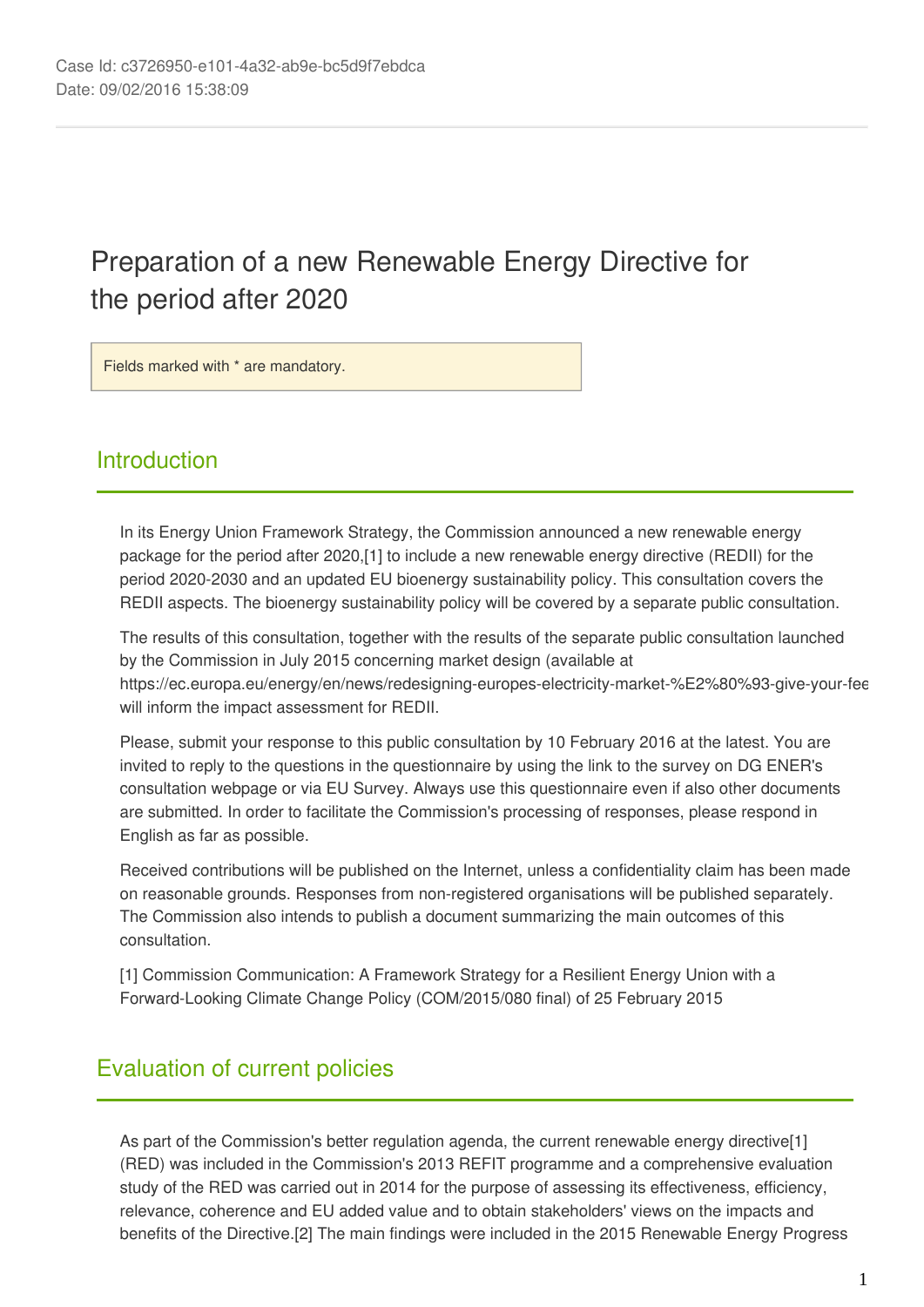Report.[3] This public consultation builds on the REFIT evaluation and aims at obtaining additional information on impacts and benefits of the RED. Where appropriate, some of the questions in this questionnaire therefore also address evaluation of current policies.

[1] Directive 2009/28/EC of the European Parliament and of the Council of 23 April 2009 on the promotion of the use of energy from renewable sources and amending and subsequently repealing Directives 2001/77/EC and 2003/30/EC

[2] REFIT Evaluation of the Renewable Energy Directive (CE DELFT, 2014) available on:

https://ec.europa.eu/energy/sites/ener/files/documents/CE\_Delft\_3D59\_Mid\_term\_evaluation\_of\_The\_R

[3] COM (2015) 293, available at: https://ec.europa.eu/energy/en/topics/renewable-energy/progress-reports

# Context and challenges

In its Energy Union Framework Strategy, the Commission announced a new renewable energy package for the period after 2020,[1] to include a new renewable energy directive (REDII) for the period 2020-2030 and an updated EU bioenergy sustainability policy. This consultation covers the REDII aspects. The bioenergy sustainability policy will be covered by a separate public consultation.

The results of this consultation, together with the results of the separate public consultation launched by the Commission in July 2015 concerning market design (available at https://ec.europa.eu/energy/en/news/redesigning-europes-electricity-market-%E2%80%93-give-your-fee will inform the impact assessment for REDII.

Please, submit your response to this public consultation by 10 February 2016 at the latest. You are invited to reply to the questions in the questionnaire by using the link to the survey on DG ENER's consultation webpage or via EU Survey. Always use this questionnaire even if also other documents are submitted. In order to facilitate the Commission's processing of responses, please respond in English as far as possible.

Received contributions will be published on the Internet, unless a confidentiality claim has been made on reasonable grounds. Responses from non-registered organisations will be published separately. The Commission also intends to publish a document summarizing the main outcomes of this consultation.

[1] Directive 2009/28/EC of the European Parliament and of the Council of 23 April 2009 on the promotion of the use of energy from renewable sources and amending and subsequently repealing Directives 2001/77/EC and 2003/30/EC

The core objectives of the EU Energy Union Framework Strategy[1] are to develop a long-term, secure, sustainable and competitive energy system in the EU. Europe should also be a leader in renewable energy. For this, it is important to continue to increase the share of renewable energy sources in the EU.[2] The RED ensures that all Member States will contribute to reaching 20%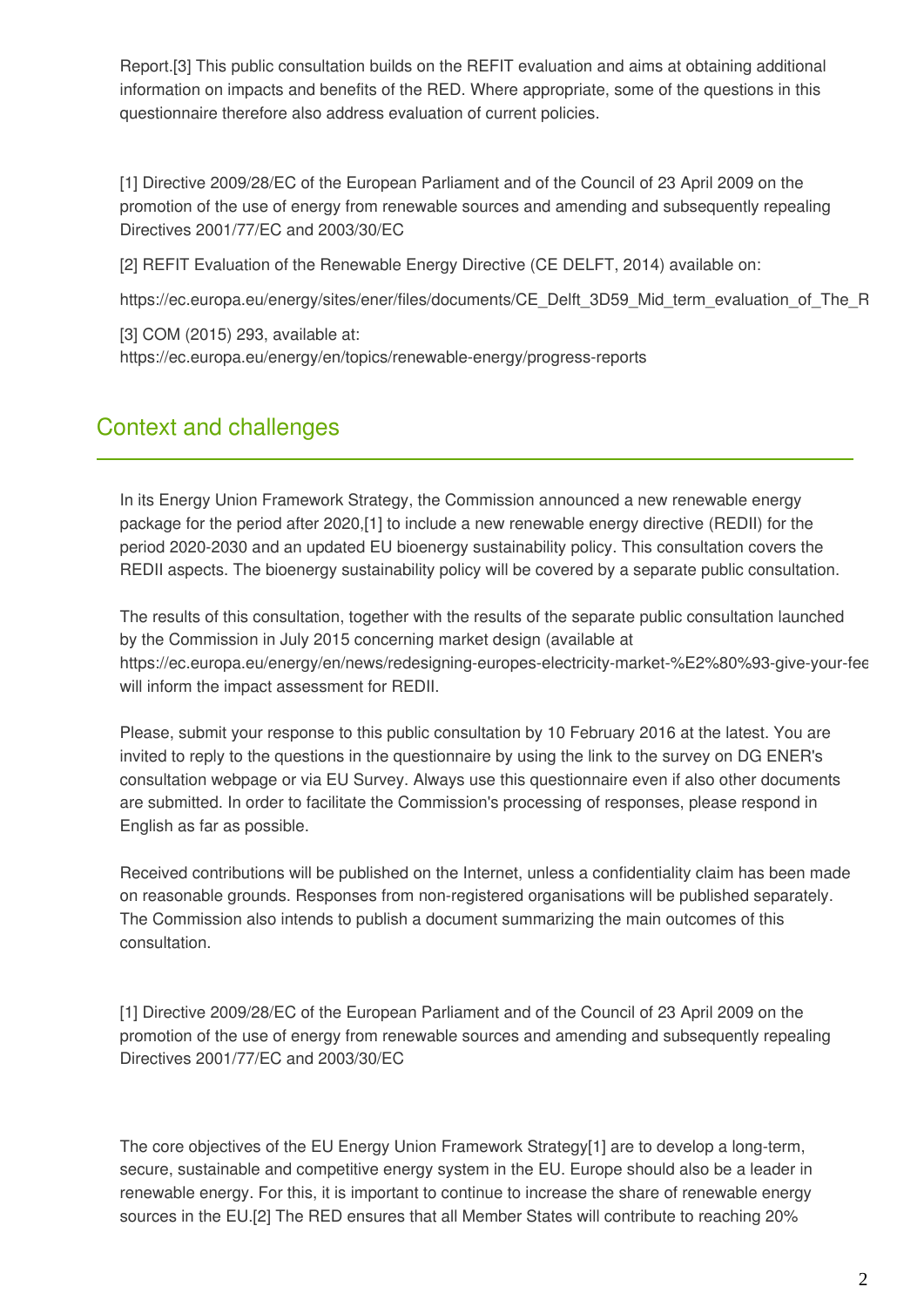renewables at EU-level by 2020. In October 2014, the European Council agreed that **at least** 27% share of renewables by 2030 would reflect a cost-optimal way of building a secure, sustainable and competitive energy system (alongside an at least 40% domestic GHG emissions reduction target and the at least 27% energy efficiency target, which is to be reviewed by 2020, having in mind an EU level of 30%).

As the current legislation will not be sufficient for this purpose[3], there is a need to modify the legislative framework to ensure a timely and cost effective achievement of the EU level binding target on renewables by 2030. A combination of different factors will need to be addressed, including:

- **General approach**: The existing policy framework does not address uncertainties with regard to national policies, governance and regional cooperation to ensure a timely and cost effective target achievement for the period after 2020.
- **Empowering consumers**: A lack of consumer empowerment and incomplete information on renewable energy solutions can hinder cost-optimal deployment of renewable energy at city and community level.
- **Decarbonising the heating and cooling sector**: In the heating and cooling sector, which represents almost half of the EU energy consumption, the current regulatory environment in combination with a lack of information does not incentivise cost-optimal deployment of renewables in heating, cooling and hot water use. The sector remains dominated by fossil fuels and therefore dependent on imports.
- **Adapting the market design and removing barriers**: The current regulatory environment does not properly reflect externalities of energy production in market prices, including environmental, social, innovation and economic externalities. Together with persistent and distortive fossil fuel subsidies,[4] this is one of the reasons leading to high capital costs that hinder cost-optimal renewable energy deployment. In addition, a lack of market integration, infrastructures (storage, interconnections) and smart solutions, including demand-response, also hinder cost-optimal deployment of renewable energy. Finally, complex administrative procedures for renewable energy deployment at national and local level have not yet been eliminated. This covers, inter alia, permitting and grid connection procedures[5].
- **Enhancing renewable energy use in the transport sector**: A policy fostering the use of sustainable alternative renewable fuels would contribute to decarbonising the transport sector and reducing risks related its fossil fuel dependency and could remove current market distortions and fragmentations observed in particular in the internal market for biofuels. Despite the progress made with regard to the development of alternative renewable fuels such as advanced biofuels and renewable fuels of non-organic origin, commercial deployment of such products in the EU is lagging behind. The main reason is the perceived uncertainty about the policy framework after 2020. Only a few Member States have adopted dedicated support measures for advanced biofuels, while most have focussed on more traditional biofuels. The potential for electric transport using renewable electricity deployment is still untapped, due to still high technology costs of deployment and lack of necessary infrastructure.

[1] Commission Communication: A Framework Strategy for a Resilient Energy Union with a Forward-Looking Climate Change Policy (COM/2015/080 final) of 25 February 2015

[2] As highlighted in the 2030 climate and energy framework (COM(2014) 15 final)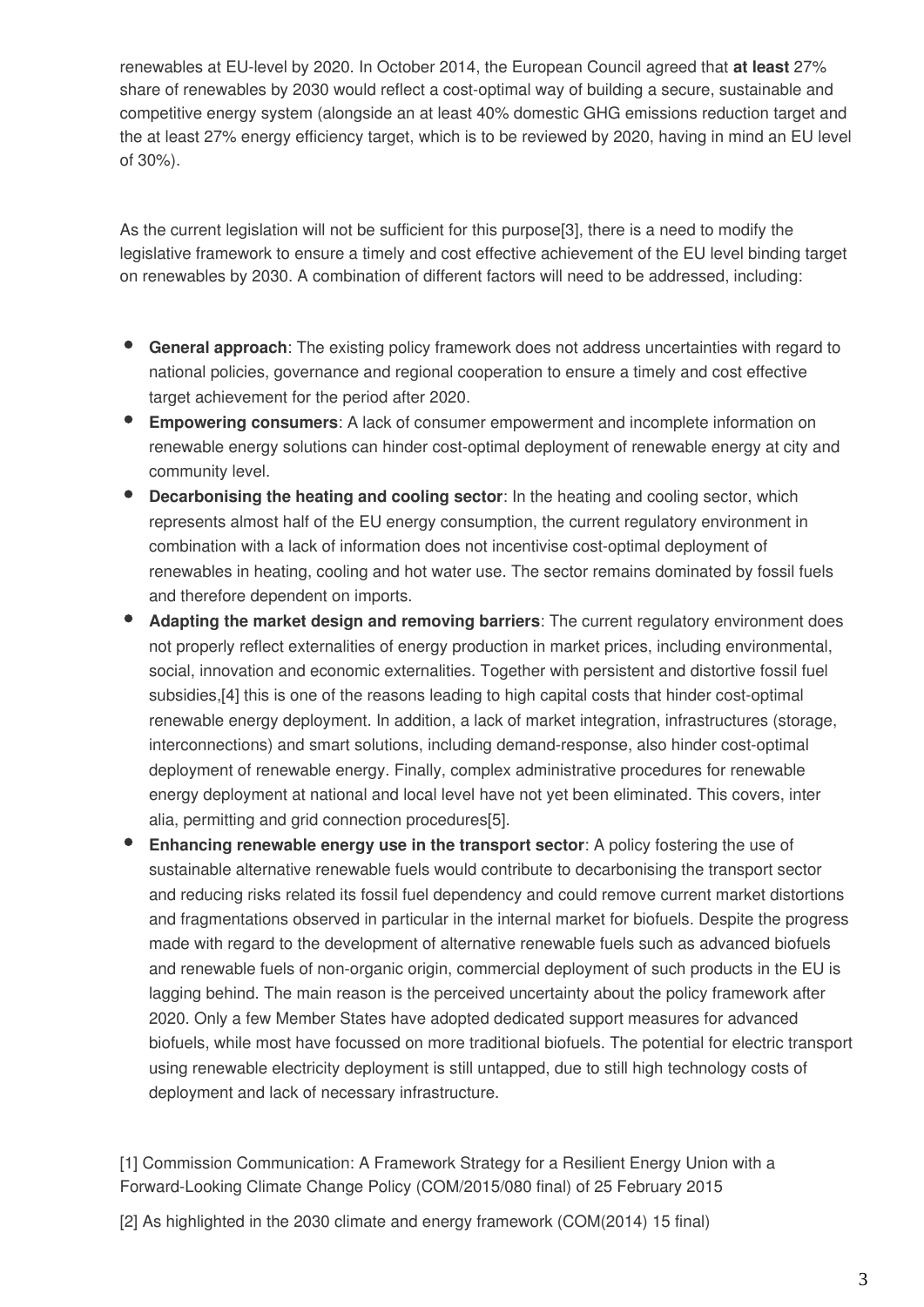[3] As highlighted in the baseline scenario of the 2030 climate and energy framework (COM(2014) 15 final)

[4] Estimated by IMF to be 330 Billion Euro in 2015, source: http://www.imf.org/external/pubs/ft/survey/so/2015/new070215a.htm

[5] Without prejudice to international and Union law, including provisions to protect environment and human health.

## Part 1: Information about the respondent

**\*** Are you responding to this questionnaire on behalf of/as:

**O** Individual

- **O** Organisation
- Company
- **Public Authority**
- **O** Other

**\*** Name of the company/organisation

RECS International

**\*** Please describe briefly the activities of your company/organisation and the interests you represent

RECS International is a non-profit members' organisation with the mission to create an open, international renewable energy market, facilitated by commonly accepted and harmonized tracking systems. RECS International is an expert in the use of electricity attribute tracking mechanisms.

**\*** Please enter your email address

secretariat@recs.org

**\*** Are you registered with the EC transparency register?

- **V** Yes
- **No**
- **\*** Which countries are you most active in?
	- **C** Austria
	- **Belgium**
	- **Bulgaria**
	- Croatia
	- Cyprus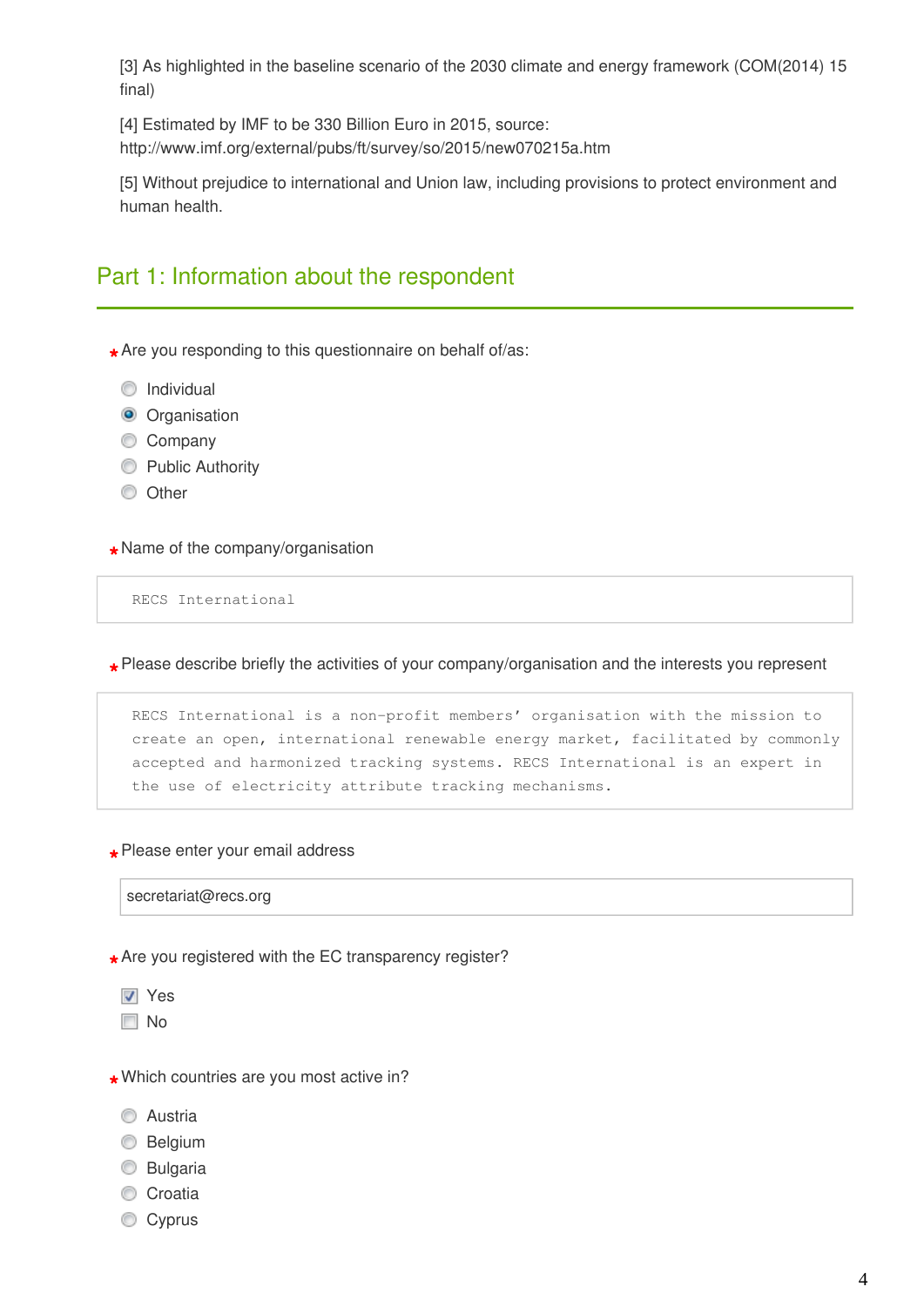- Czech Republic
- **O** Denmark
- **Estonia**
- **C** Finland
- **C** France
- **Germany**
- **C** Greece
- **EXT** Hungary
- **O** Ireland
- $\circ$  Italy
- **C** Latvia
- **C** Lithuania
- **C** Luxembourg
- **Malta**
- **Netherlands**
- C Poland
- **Portugal**
- **C** Romania
- **Slovakia**
- **Slovenia**
- Spain
- **Sweden**
- United Kingdom
- **O** Other
- **\*** Please specify 'Other':

EU/EEA/Switzerland

- **\*** Can we publish your answers on the Commission website?
	- YES under my name (I consent to all of my answers/personal data being published under my name and I declare that none of the information I have provided is subject to copyright restrictions).
		- - YES anonymously (I consent to all of my answers/personal data being published
	- anonymously and I declare that none of the information I have provided is subject to copyright restrictions).
	- NO please keep my answers confidential (my answers/personal data will not be published, but will be used internally within the Commission)

# Part 2: General approach

The RED sets an EU target for renewable energy in gross final energy consumption of 20% by 2020 and 10% of the final energy consumption in transport. In order to achieve the overall 20% target, mandatory national targets for 2020 are fixed for each Member State. The RED also obliges Member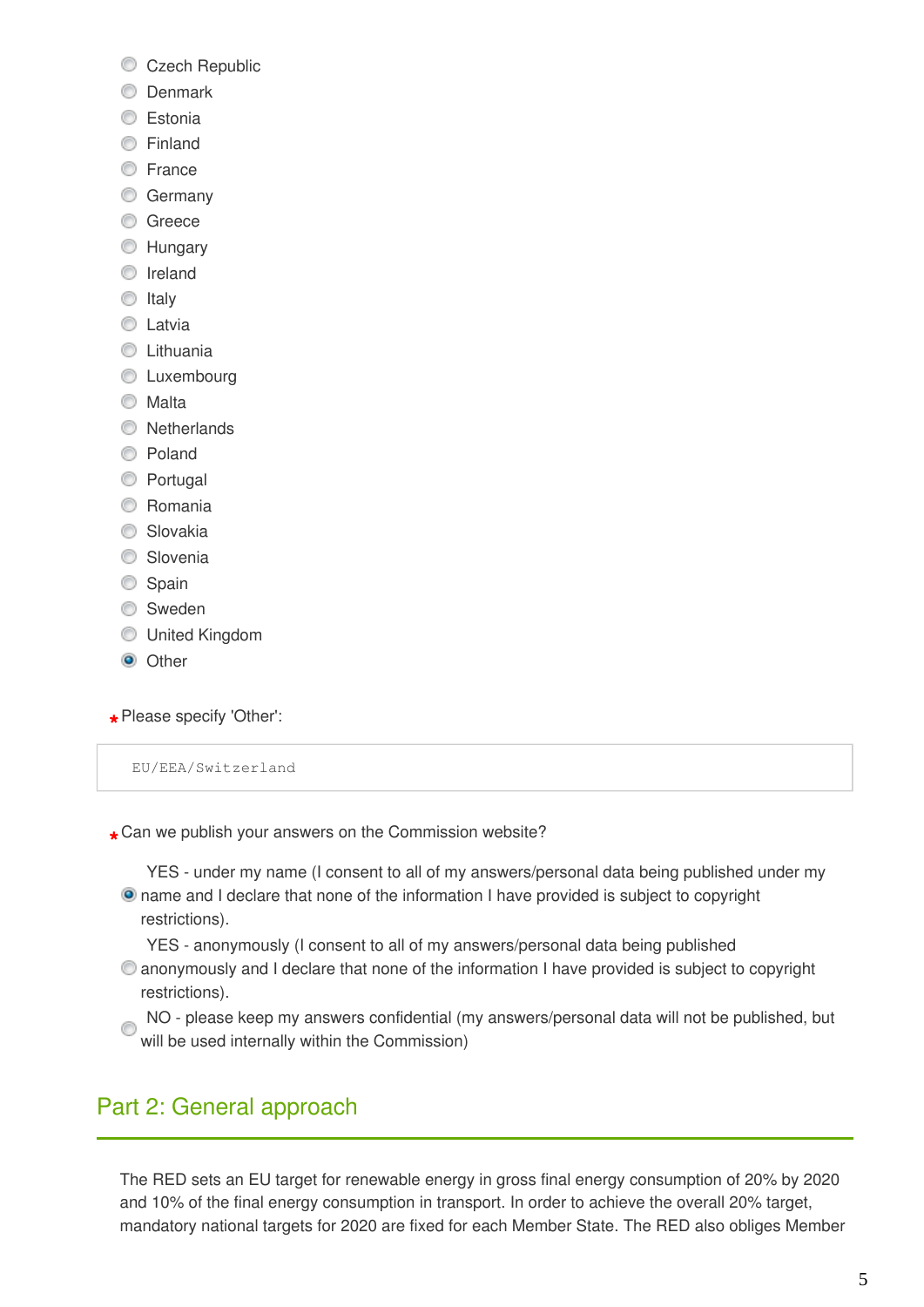States to prepare National Renewable Energy Action Plans (NREAPs) and biannual progress reports to create transparency and predictability for investors and facilitate monitoring of progress towards target achievement. The European Council has reiterated several times that the 2020 targets need to be fully met[1].

For the period after 2020, binding national targets are replaced by a binding EU-level target of at least 27% renewable energy in final energy consumption by 2030 without sectorial targets or binding targets at national level. A new approach to target achievement therefore needs to be developed, building on the Energy Union Governance and Member States' national energy and climate plans for the period up to 2030, which are expected to include national contributions towards the EU-level renewable energy target.

Without putting into question Member States' flexibility with regard to meeting their greenhouse gas reduction targets in the most cost-effective manner in accordance with their specific national circumstances, energy mixes and capacities to produce renewable energy, the new Energy Union Governance will need to provide sufficient transparency and reliability, predictability and stability to spur renewable energy investments and allow access to low-cost capital. It will also need to enable the EU to compare and monitor progress towards the renewables target. Within the broader context of the development of the Energy Union Governance, it will need to be considered what type of governance system will be able to deliver on these renewable energy objectives.

Given that the renewable energy target for 2030 is binding on the EU as a whole, the European Commission will need to have means to ensure that this target is met in a sustainable and cost-effective way. For this purpose, EU measures could be put in place and be designed to deliver on a number of objectives of the Energy Union:

- 1. create a market-based environment in which renewables can attract the required investments cost-efficiently;
- 2. foster regional cooperation and regional projects;
- 3. empower consumers to deploy cost-optimal renewable energy solutions;
- 4. incentivise the roll-out of new and innovative technologies; and
- 5. ensure that any potential gap arising in reaching the at least 27% renewable energy target, in terms of either ambition or delivery, is filled.

A number of questions would arise in this respect, including under what circumstances EU measures could be used or activated, how to share potential costs in a fair and equitable way and how to ensure participation by all Member States.

The experience gained with support schemes so far has allowed developing more cost-effective and market-based support schemes. Some Member State support schemes did not respond sufficiently rapidly to falling technology cost development, which resulted in some cases in unnecessary increasing costs for consumers. The EU Energy and Environment State Aid Guidelines build on this experience and puts down conditions for the approval of State Aid. In this context an improved functioning energy market, with improved price signals, as well as a strengthened EU ETS shall improve the investment signal. At the same time it is reasonable to expect that support schemes and other incentives (financial and regulatory) will still be the main policy tools that Member States will use to implement their renewable energy objectives with respect to renewable technologies that are not yet able to be fully financed by the internal energy market.

For new and innovative technologies, it can be important to ensure that regulatory and market risks are reduced to allow that project promoters can bring down costs through technology learning and industrialisation of manufacturing and installation, in particular if the EU is to become a world leader in renewable energy. However, where possible, some degree of market integration should remain if this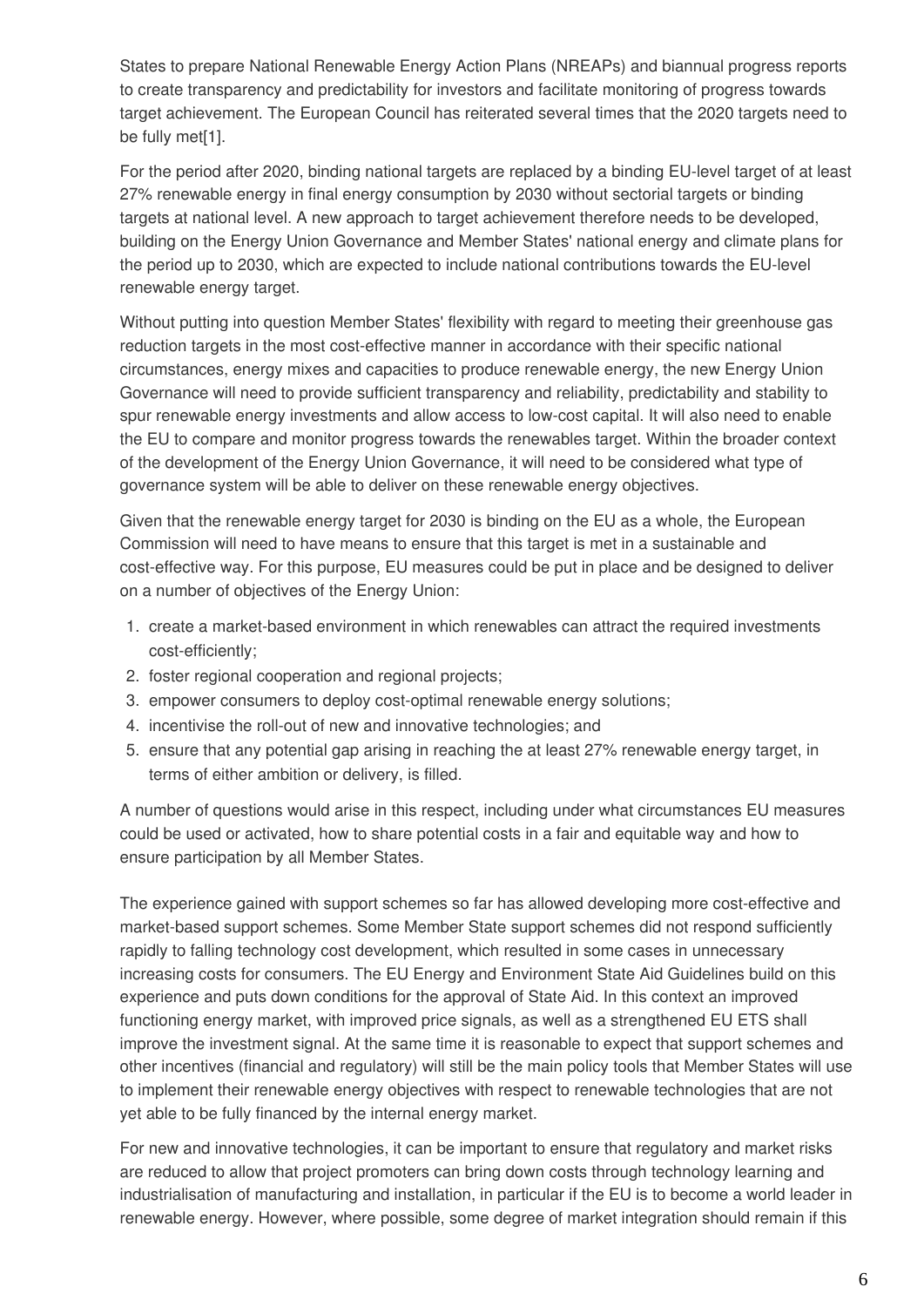goes beyond mere initial technology deployment of innovative technologies, to ensure their development takes into account market needs, does not lead to overcompensation and prepares these technologies for further market integration.

Finally, in line with the broader objectives of the Energy Union, a new regional approach to renewable energy policy cooperation and incentives should be considered.

In this context, it is important to examine the optimal geographical scope and design of any support schemes in order to drive the achievement of the 2030 target in a cost-effective way, which does not lead to fragmentation and distortion of the internal energy market.

It also needs to be assessed how regional cooperation agreements similar to those developed under RED can be improved and could play a role and to what extent support at EU-level could become relevant.

[1] The latest Renewable Energy Progress Report issued in June 2015 concluded that the majority of Member States are currently on track to meeting their 2020 renewables target. In 2013, the combined EU share of renewable energy reached 15% and the estimate for 2014 indicates a 15.3% share, which is above the trajectory for the EU as a whole. 26 Member States met their first 2011/2012 interim target and 25 Member States are expected to meet their 2013/2014 target. Some Member States have already reached their 2020 targets. However, as the trajectory towards the 2020 target becomes steeper over the coming years up to 2020, some Member States may need to intensify their efforts to keep on track (COM(2015)293 final and SWD(2015)117 final). Available here: https://ec.europa.eu/energy/en/topics/renewable-energy/progress-reports).

1. To what extent has the RED been successful in helping to achieve the EU energy and climate change objectives?

- **Very successful**
- **Successful**
- $\bullet$  Not very successful
- $\bullet$  Not successful
- $\bullet$  No opinion

To what extent did implementation measures for the RED as well as external factors (technological development, financial crisis, security of supply concerns and related market interventions) affect the effectiveness and efficiency of achieving the objectives?

Please identify and ideally also quantify the direct and indirect costs and benefits such as macroeconomic effects, competitiveness effects, innovation, cost and cost reductions, environmental and health effects of the Renewable Energy Directive.

#### *3600 character(s) maximum*

The cost price of renewables has decreased substantially since the implementation of RED thanks largely due to the volume stimulus resulting from national support systems. This change in the cost for RES now allows renewables to compete on a fair and open market with other technologies. In this aspect the RED was effective in allowing for significant volume growth but it was not efficient in doing so. As such the current RED is not a solution for the long-term stability of the electricity industry or renewables growth. The production-sided national support systems have created significant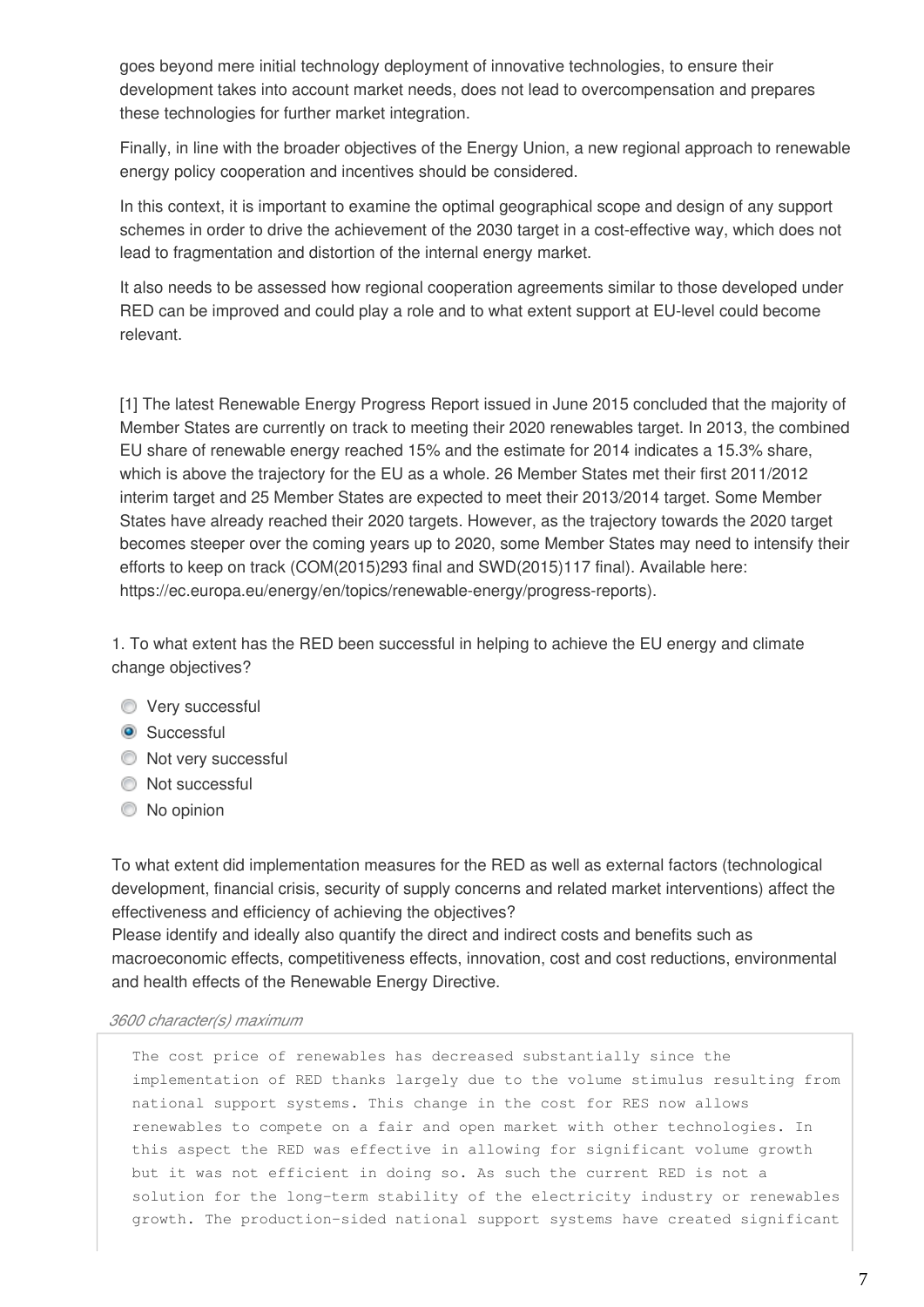market distortions that have had an enormous impact on the wider aspects of competition, infrastructure and investment stability as well as job security within the industry. What the last 6-years have taught us is that financial support must not be based upon the production of a commodity but on the consumption of a commodity. This would force electricity producers and project developers to look not for the highest national subsidy for their production but the most efficient location to produce, taking into account factors such as resource availability, grid-connection, physical electricity prices and consumer choice for the electricity product.

The focus on consumer choice for electricity products is already regulated at the EU-level through disclosure regulations. While these disclosure regulations need to be strengthened this remains the basis for continued consumer-driven choice for renewables and growth in the market for Guarantees of Origin (GOs). The market for GOs – the EU semi-regulated principle mechanism for adhering to disclosure regulations – reached 375-TWh of issuance and cancellation in the 20 European Energy Certificate System (EECS) Standard adherent countries. The GO combined with the Residual Mix needs EU support as this is the only reliable method available to provide product information to all electricity end-users about the origin of their electricity. The GO system and the component Residual Mix calculation are simple but robust systems ensuring consistent consumer choice in Europe. The developments in national disclosure regulation have led to a strong and growing market for renewable electricity products and as consequence the GO as the electricity tracking mechanisms. Even without the necessary EU-link between GOs and disclosure the market for GOs consistently grows by 20% per year.

The current lack of support for consumer choice of electricity products is troubling. Consumers of all sizes - even if together 40% purchase renewable products, such as is the case in the Netherlands - are not reflected in national reports and completely ignored as a result in decision making. The reporting structure in Europe focuses on national RES production, while national RES consumption (national GO consumption plus the Residual Mix) is at least of equal importance. Countless initiatives, including most importantly RE100, must continually work against this focus on national production while encouraging increased consumption by corporate and household electricity end-users. It is one of our suggestions that the European member states report next to their national RES production statistics also national RES consumption statistics. In this way consumers can see the effect of their purchases on national statistics and know that their procurement of renewable technologies does not go unnoticed by national and international policy making authorities. These statistics are already available and will have nearly no costs to implement.

2. How should stability, transparency and predictability for investors be ensured with a view to achieving the at least 27% renewable energy target at EU level? Please indicate the importance of the following elements:

| Verv      | Important | Not very  | Not       | No      |
|-----------|-----------|-----------|-----------|---------|
| important |           | important | important | opinion |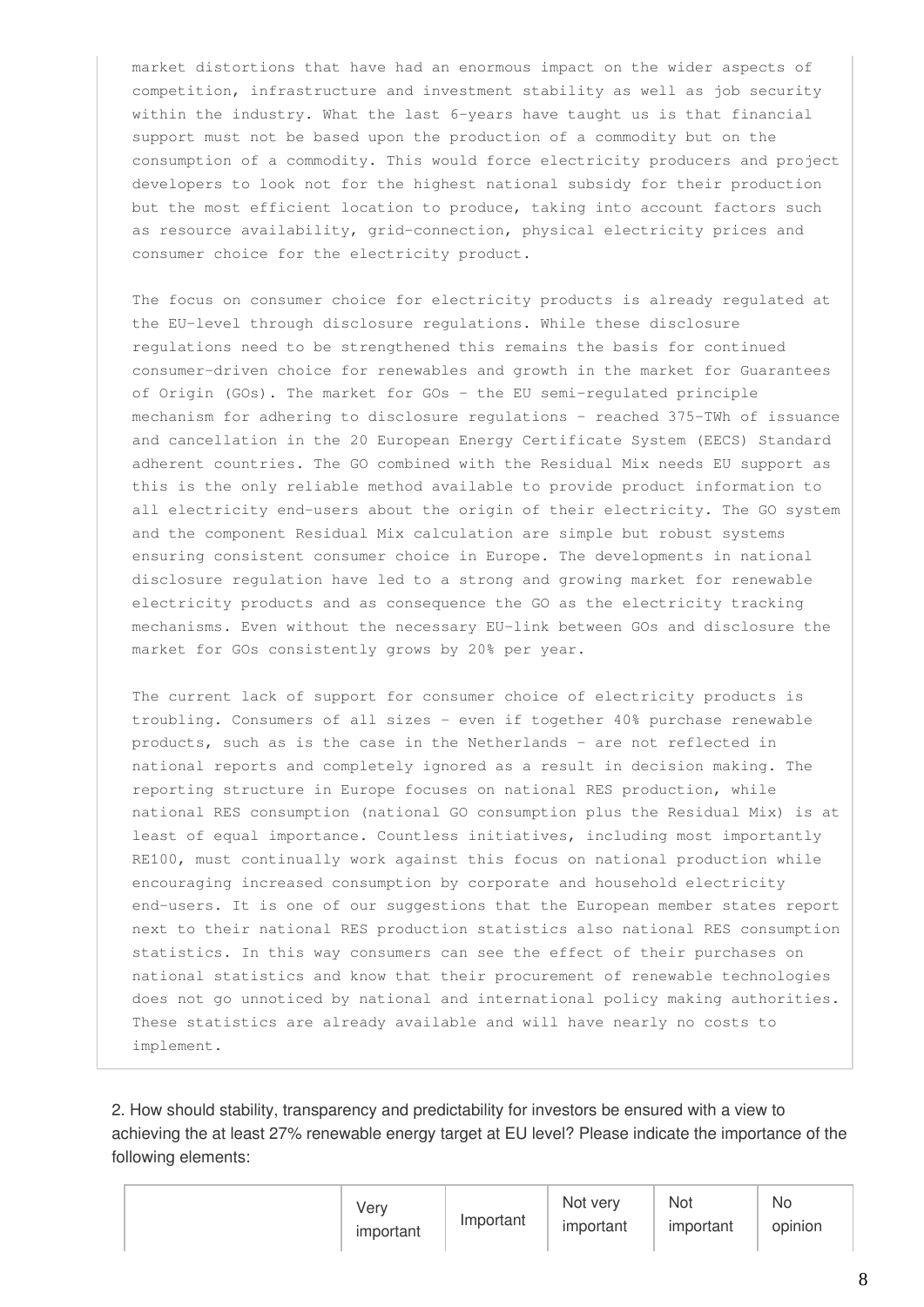| Forward looking strategic<br>planning of RES<br>development is required by<br>EU legislation                                                                            |  |   |  |
|-------------------------------------------------------------------------------------------------------------------------------------------------------------------------|--|---|--|
| Best practice is derived<br>from the implementation of<br>the existing Renewable<br><b>Energy Directive</b>                                                             |  |   |  |
| Regional consultations on<br>renewable energy policy<br>and measures are required                                                                                       |  |   |  |
| Member States consult on<br>and adopt renewable<br>energy strategies that<br>serve as the agreed<br>reference for national<br>renewable energy policies<br>and projects |  | ۰ |  |
| The Commission provides<br>guidance on national<br>renewable energy<br>strategies                                                                                       |  |   |  |

### Any other view or ideas? Please specify. What are the lessons from the RED (mandatory national targets, national plans, progress reports etc.)?

*3600 character(s) maximum* 

RECS International is of the opinion that stabile and trustworthy markets are the most important aspect for the greater stability in the electricity industry and for all investors. Investors can be secure in their decision to develop RES if the price for electricity and the price for the electricity products (sold via the GO) are both stable. In addition it is critical to consider carbon pricing as a reliable, market-based mechanism to reduce the financial gap between RES and other production technologies.

National subsidy schemes, as they are currently designed, have led to significant market distortions on both the electricity price, the electricity product and the EU-ETS as carbon pricing mechanism. Under the current support schemes decisions to invest in renewables are heavily dominated by a single factor, the guaranteed price received from national support systems, a cost for which the taxpayer is ultimately responsible. In the future, investment decisions should be based equally on a number of different factors, including: The price of the electricity (including factors such as grid-connection, area physical electricity demand and EU-ETS price influences), potential EU-wide subsidy systems and the influence of consumer choice for specific electricity products.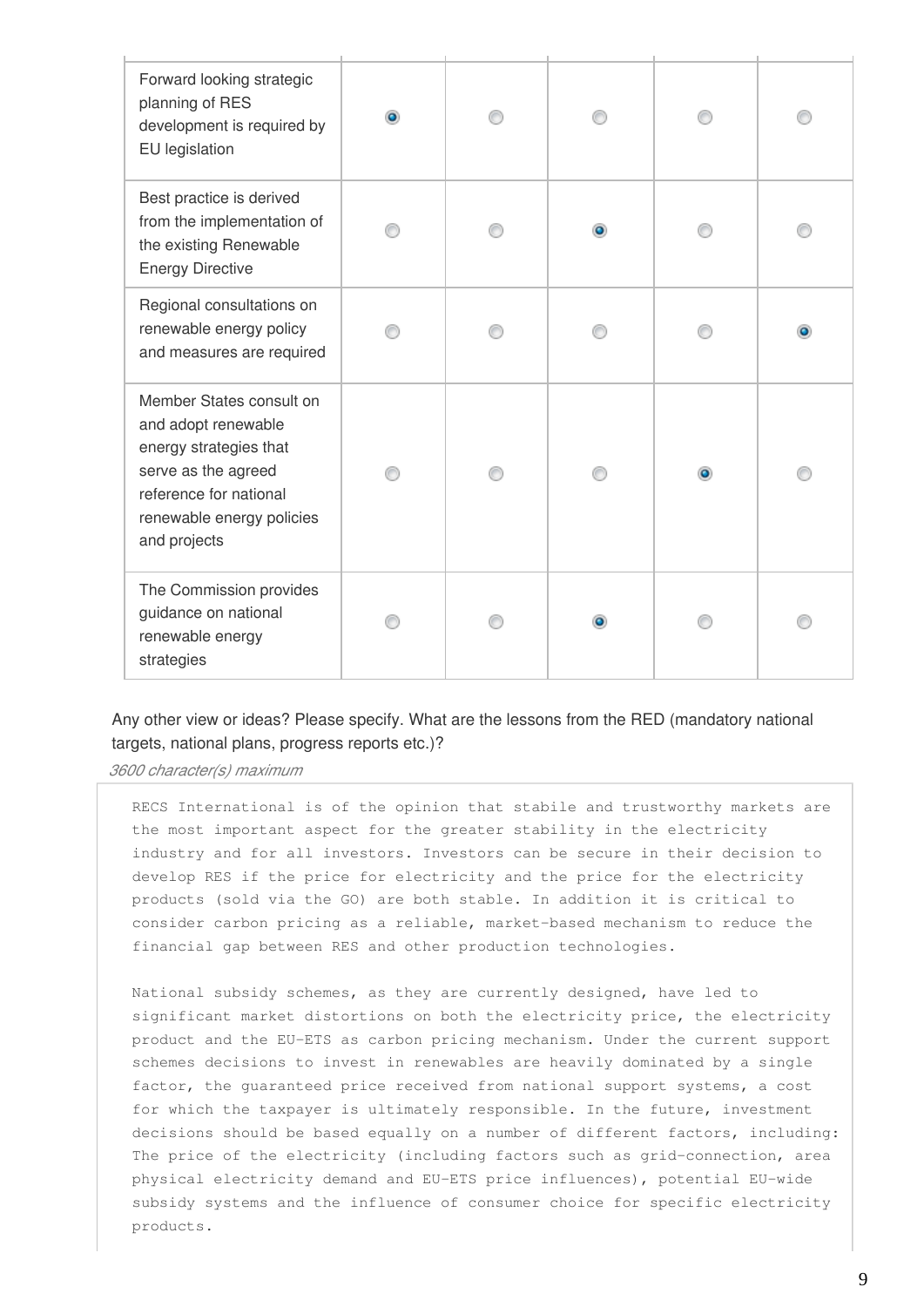RECS International believes that from an investors point of view long-term stability of prices is the most crucial aspect in providing competitive and efficient RES growth as well a stable electricity industry.

Recognizing and making use of consumer choice for electricity products has been completely ignored in the current electricity market and RED directive. The choice for renewables is completely voluntary and yet still it has grown in the last 5-years to include significant volumes of electricity. Providing the consumer with the ability to influence the market for RES means that the European policy makers must recognize and help stimulate consumer choice for renewables. This can best done at the EU-level. EU policy makers need to make the Guarantee of Origin and the component Residual Mix the only instruments that can be used to meet disclosure regulations. In doing so Europe will encourage growth for this instrument and eliminate leakage from member states with poor national disclosure regulations.

3. Please rate the importance of the following elements being included in Member States' national energy and climate plans with respect to renewable energy in ensuring that the plans contribute to reaching the objectives of at least 27% in 2030.

|                                                                                                                                              | Very<br>important | Important | Not very<br>important | <b>Not</b><br>important | <b>No</b><br>opinion |
|----------------------------------------------------------------------------------------------------------------------------------------------|-------------------|-----------|-----------------------|-------------------------|----------------------|
| Long term priorities and<br>visions for decarbonisation<br>and renewable energy up to<br>2050                                                | $\bullet$         |           |                       |                         |                      |
| In relation to<br>national/regional natural<br>resources, specific<br>technology relevant<br>trajectories for renewable<br>energy up to 2030 |                   |           | $\bullet$             | ∩                       |                      |
| Overview of policies and<br>measures in place and<br>planned new ones                                                                        | $\bullet$         |           |                       |                         |                      |
| Overview of renewable<br>energy trajectories and<br>policies to 2050 to ensure<br>that 2030 policies lie on the<br>path to 2050 objectives   |                   | ۵         |                       |                         |                      |
| Qualitative analysis                                                                                                                         | 0                 | $\bullet$ | ⊙                     | 0                       | 0                    |
|                                                                                                                                              |                   |           |                       |                         |                      |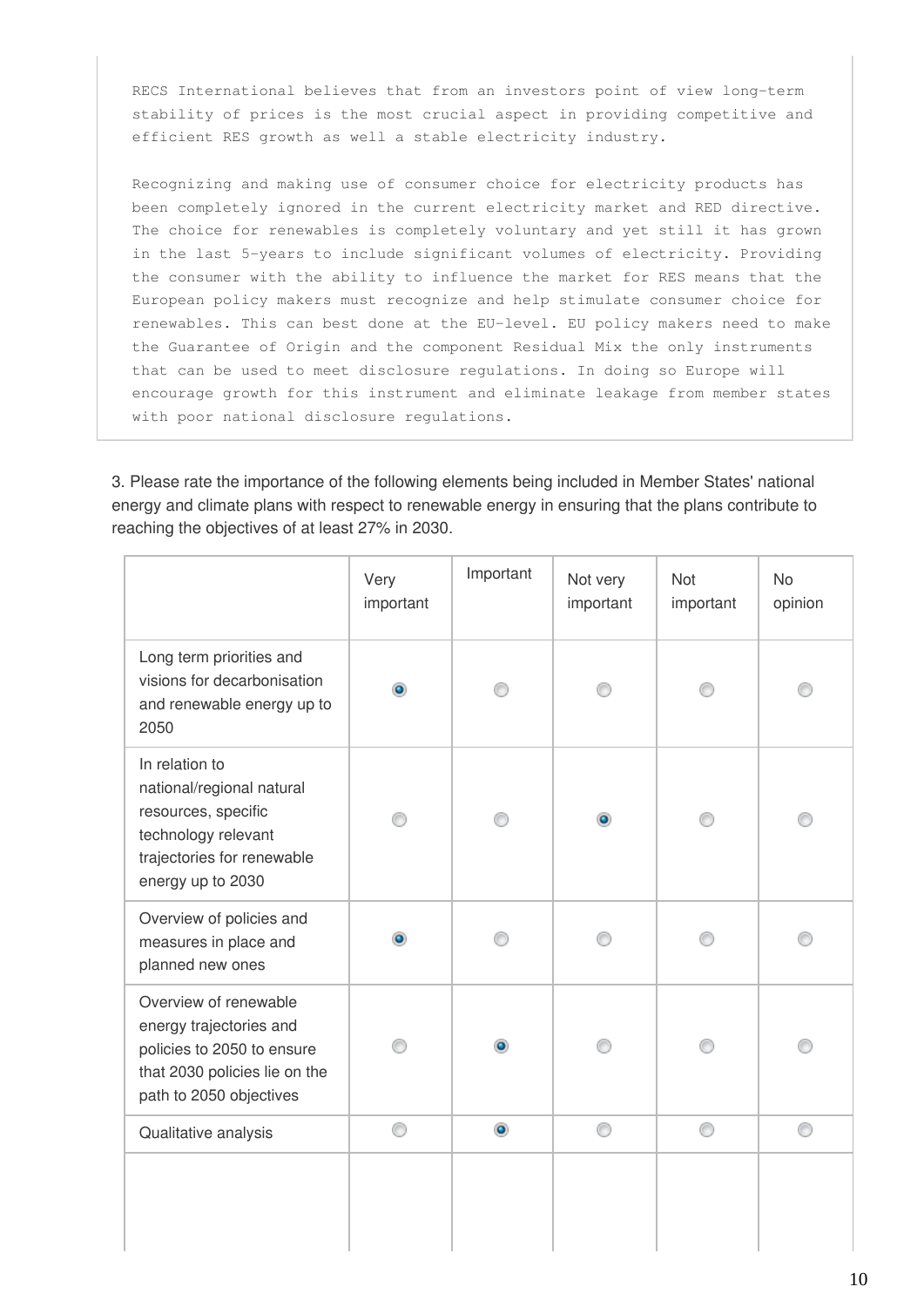| Trajectories for electricity<br>demand including both<br>installed capacity (GW) and<br>produced energy (TWh)                                                                                               |           |   |  |  |
|-------------------------------------------------------------------------------------------------------------------------------------------------------------------------------------------------------------|-----------|---|--|--|
| Measures to be taken for<br>increasing the flexibility of<br>the energy system with<br>regard to renewable energy<br>production                                                                             |           | ۵ |  |  |
| Plans for achieving<br>electricity market coupling<br>and integration, regional<br>measures for balancing and<br>reserves and how system<br>adequacy is calculated in<br>the context of renewable<br>energy | $\bullet$ |   |  |  |

#### Please explain.

#### *3600 character(s) maximum*

Stimulating consumer choice as a mechanism for RES growth needs to be considered in any future policy initiative. We are supportive of an EU-wide harmonized approach avoiding national schemes that unfairly support electricity production within their own borders. These national systems have, in many cases, lacked stability and were subject to frequent and sometimes retroactive changes. These charges created uncertainty in the market and reduced the trust investors had in the system. These national systems are less reliable than EU-wide mechanisms that can provide a fixed support level for the entire EU market. We are concerned however that an EU-wide harmonized approach will be difficult to attain in the current political climate. We stress that a focus on the consumption of renewables would decrease market distortions, increase efficiency and support the development of an single electricity market while still allowing for some national differences.

Currently in Europe renewables are consumed (via the GO as tracking instrument) by individual consumers but this has no effect whatsoever on the production targets of the state where the renewables originated or are consumed. The problem lies in the fact that the consumer focuses on the rights to consumption and the state focuses on the rights to production.

Large corporate consumers have been nervous about participating in the market for electricity products due to their lack of influence on the regulatory market. Put another way, consumers are worried that Europe does not provide them with sufficient influence to move the market for RES. With additional support for consumers to make choices for RES we will engage the electricity end-user and provide them with additional mechanisms to show their support for renewables.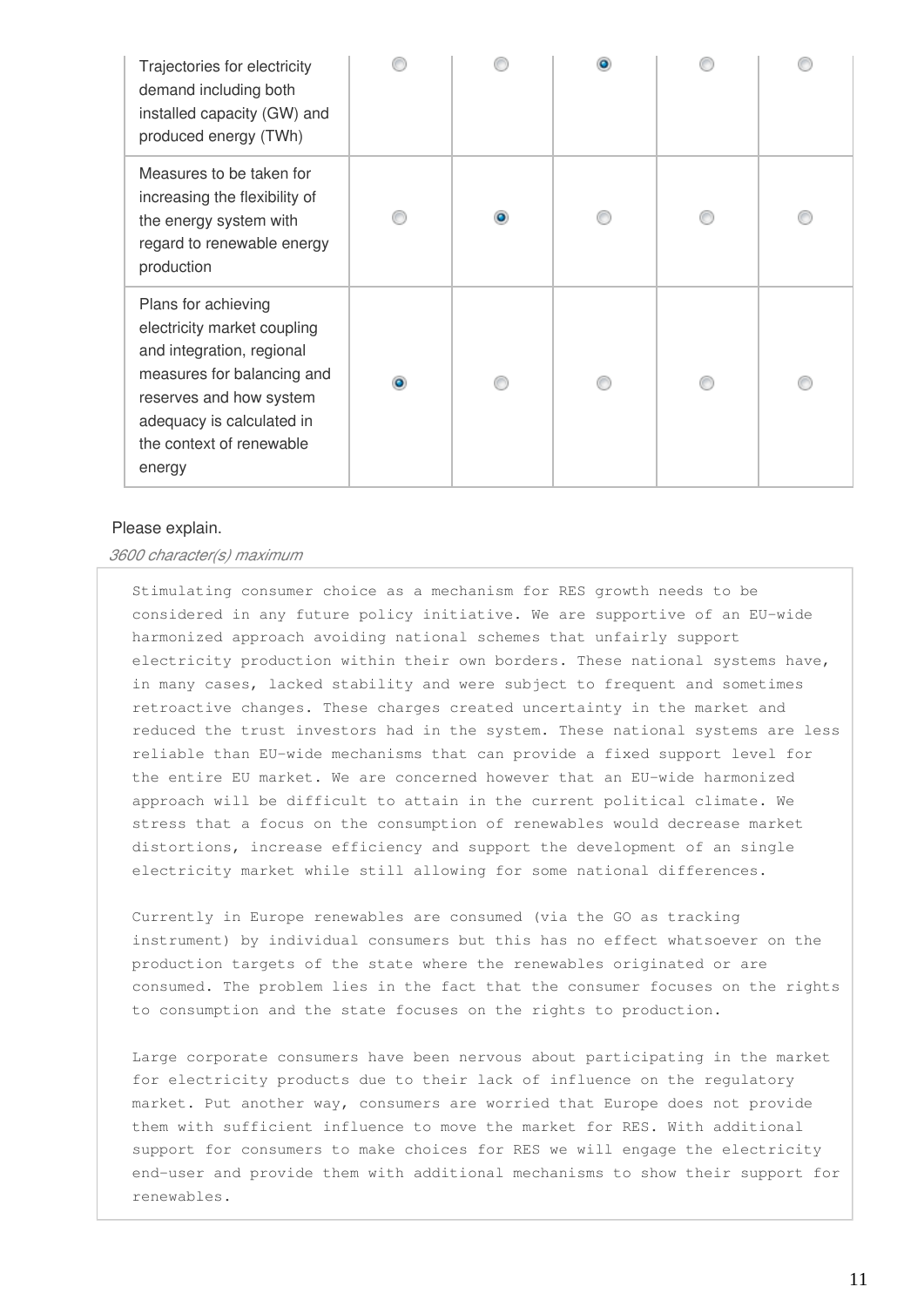4. What should be the geographical scope of support schemes, if and when needed, in order to drive the achievement of the 2030 target in a cost-effective way?

- Harmonised EU-wide level support schemes
- Regional level support schemes (group of Member States with joint support scheme)
- National support schemes fully or partially open to renewable energy producers in other Member States
- Gradual alignment of national support schemes through common EU rules
- National level support schemes that are only open to national renewable energy producers

#### Please explain.

#### *3600 character(s) maximum*

RECS International is strongly supportive of harmonised EU-wide support systems, however, we are concerned that such a system will not be politically feasible with the exception of strengthening the EU-ETS.

It is our primary concern that choosing support schemes based upon the production of RES will lead to market distortions and ignore consumer choice for specific electricity products. For this reason RECS International is of the opinion that we need to focus on the consumer of renewables supporting their choice for various electricity products (always backed by the GO). Such a system would allow individual and corporate consumers the ability to play a role in meeting potential national or EU targets. By focusing on consumption we can allow for national or regional support schemes that do not create market distortions in the electricity sector. The use of GOs as a cooperation mechanism to prove cross-border consumption, where needed for EU-wide or national targets, is a fair and robust mechanism that has proven its reliability over the last 12-years.

The GO mechanism has historically been seen as a threat, delivering renewable power to other countries at the expensive of national consumers, however, this could be seen as an export product. Highly efficient locations that have cheap renewables production could see the GO as an export, helping contribute to the EU target of 27% while providing national support as a way of financing and eventual job creation.

5. If EU-level harmonised /regional support schemes or other types of financial support to renewable energy projects would be introduced:

- What hinders the introduction at the EU wide and/or regional scale?
- How could such mechanism be activated and implemented? What would be their scope (what type of projects/technologies/support mechanisms could be covered?
- Who would finance them?
- How could the costs of such measures be shared in a fair and equitable way?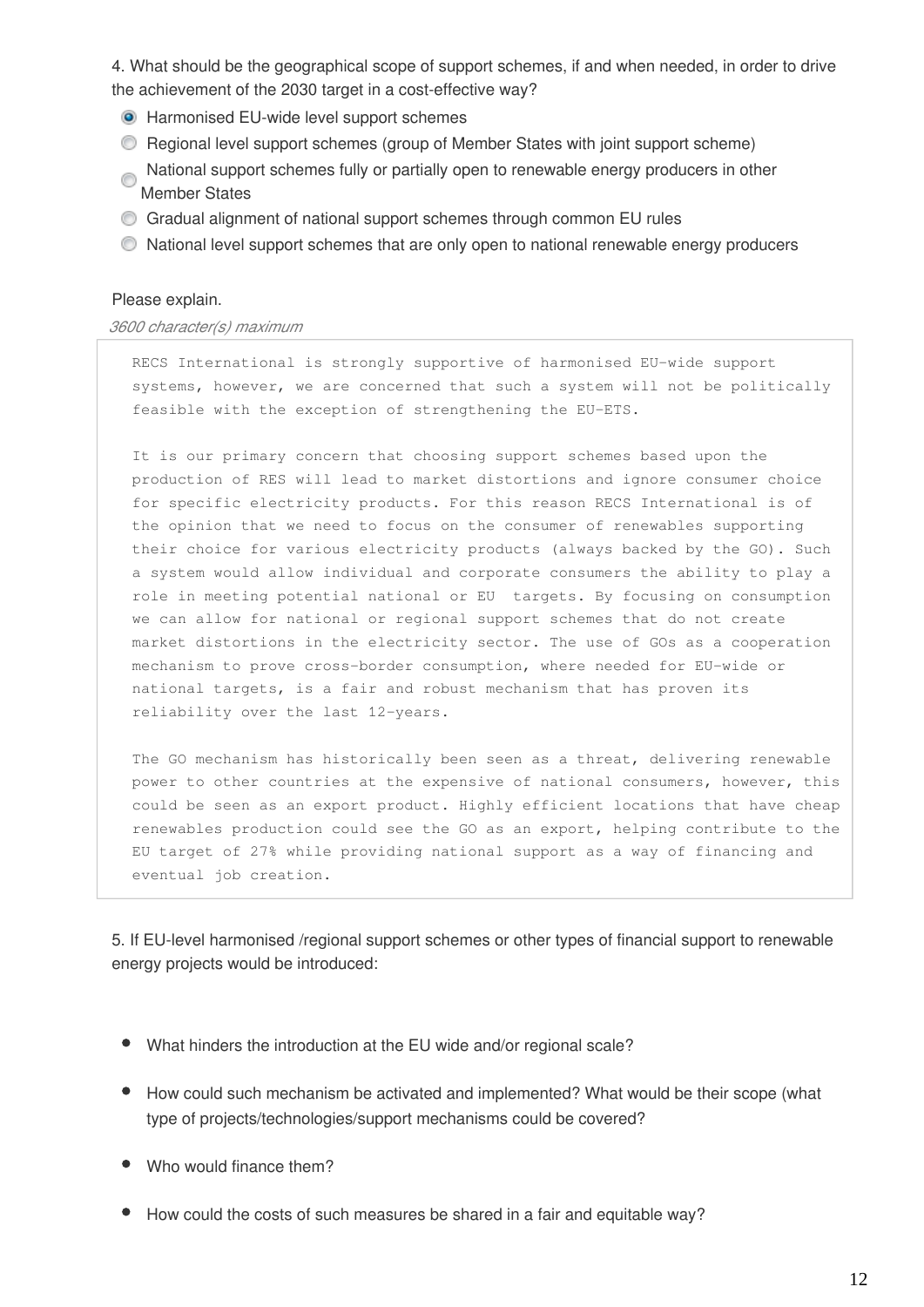The goal is to stimulate investment decisions based upon a well functioning electricity market. This means the physical production of electricity must be encouraged where resource availability is high, there is sufficient grid connection and/or sufficient demand for the produced electricity.

We support closing the financial gap between renewables and other technologies by means of carbon pricing mechanisms. While providing only indirect RES support, the EU-ETS was a triumph for EU energy policy and should be strengthened as a mechanism to allow renewables to reach cost parity with other technologies. Carbon taxes are another method for carbon pricing which could be implemented EU-wide. These carbon prices however would be counter productive if implemented on national basis.

Ensuring support for renewables that targets growth of RES more directly can be effective and efficient, and does not necessarily need to be EU or regionally harmonized. If direct RES support is focused on encouraging the end-consumer to purchase specific renewable products (always via the GO) it can be inline with market principles and effective at providing additional financial support. Within the framework of an EU consumption target the member state may introduce national solutions to stimulate consumer choice for RES as one of the aspects promoting new investment in renewables.

6. The current Renewable Energy Directive gives Member States the possibility to enter into various cooperation mechanisms (statistical transfers, joint projects and/or joint support schemes). Please expand on the possible new legislative and non-legislative measures that could be introduced to foster the development of cooperation mechanisms in the period beyond 2020.

*3600 character(s) maximum* 

Our core principles lead us to believe that all national support schemes with production targets are per definition distortions in the market. Cooperation mechanisms do not go far enough to ensure stable and competitive marketplaces in which investors, governments and taxpayers are treated fairly. With no national support schemes in place and only EU-wide harmonised schemes operational there are no cooperation mechanisms needed. In addition if national support schemes were initiated to encourage consumption of renewables there would not be a need for cooperation mechanisms. In this example consumers would be free to consume renewables from the most cost-efficient locations of production.

7. The use of cooperation mechanisms has been limited to date. Which of the below factors do you consider important in explaining the limited recourse by Member States to cooperation mechanisms so far?

|                          | Very<br>important | Important | Not very<br>important | Not<br>important | No<br>opinion  |
|--------------------------|-------------------|-----------|-----------------------|------------------|----------------|
| Unclear legal provisions |                   |           | œ                     |                  | $\circledcirc$ |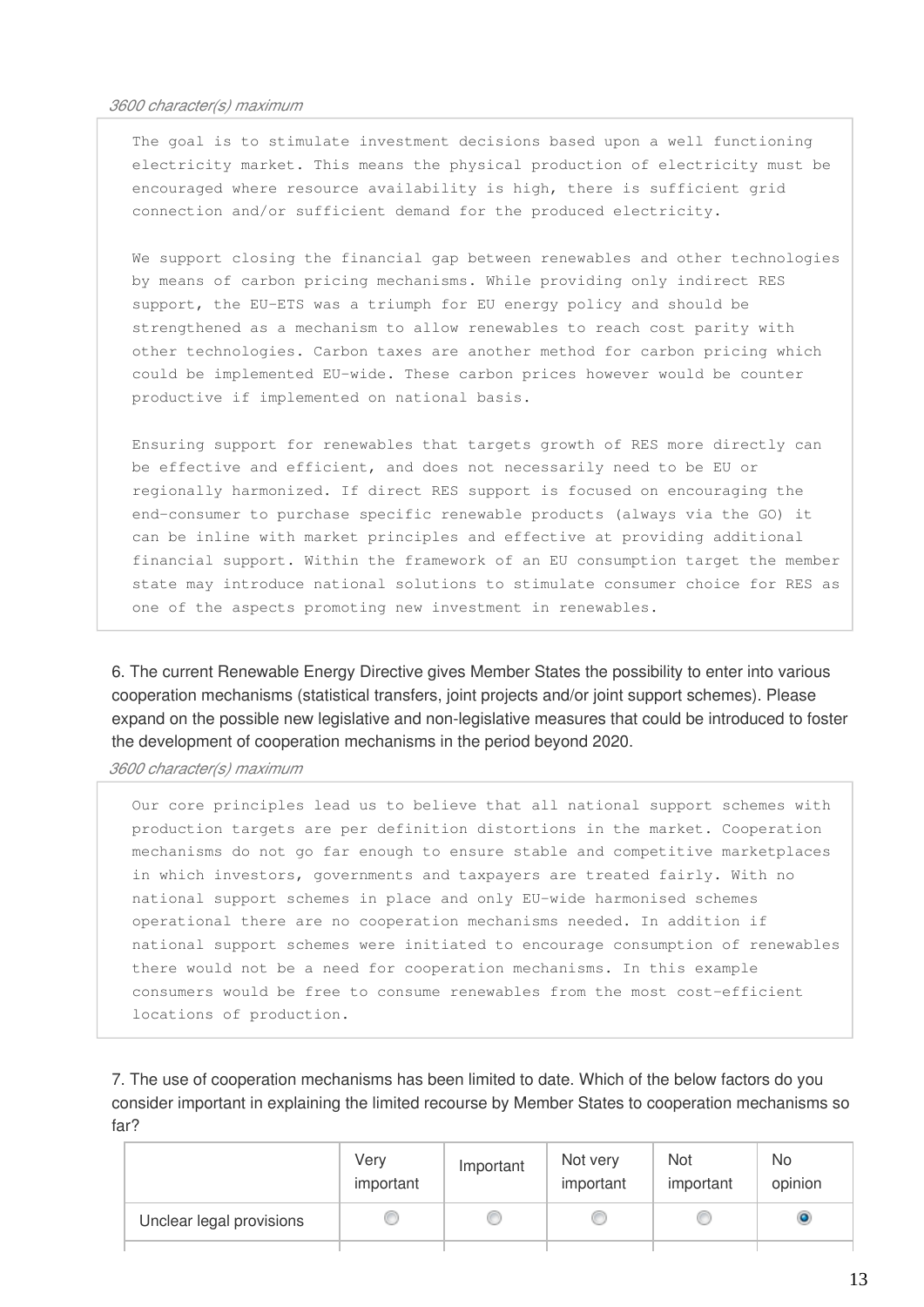| Administrative<br>complexities                                                                                          |  |  |  |
|-------------------------------------------------------------------------------------------------------------------------|--|--|--|
| Lack of cost-effectiveness<br>/ uncertain benefit for<br>individual Member States                                       |  |  |  |
| Government driven<br>process, not market driven                                                                         |  |  |  |
| Member States reluctant<br>to see their taxpayers/<br>consumers' money used<br>for investments outside<br>their country |  |  |  |

#### Other? Please explain.

*3600 character(s) maximum* 

Under the current target and support models member states have been opposed to supporting the production of renewables outside of their national borders, we see this through the limited use, if at all, of cooperation mechanisms and joint implementation mechanisms. A policy maker does not want to be responsible for sending national finances abroad for the perceived benefit of another member state (jobs, industry growth and emissions) only to meet national RES targets in return. If we flip this around and provide focus on the consumer we see an opportunity for member states to produce RES as viable and efficient export product. This keeps the benefits in the country and helps meet the EU-wide targets for RES growth.

Consumers of some countries will still choose to purchase local renewables as a show of support for local industry even if these are not the most cost-efficient renewables available on the market.

8. How could renewable electricity producers be fully or partially eligible for support in another Member State? Which elements would you include in a possible concrete framework for cross-border participation in support schemes? Any other consideration? Please explain.

*3600 character(s) maximum* 

National support schemes are distortions to the electricity market as the component commodity (the produced electricity) will not be bound by national borders as part of the single market.

9. Please assess what kind of complementary EU measures would be most important to ensure that the EU and its Member States collectively achieve the binding at least 27% EU renewable energy target by 2030:

| Very<br>important | Important | Not very<br>important | Not<br>important | No.<br>opinion |
|-------------------|-----------|-----------------------|------------------|----------------|
|                   |           |                       |                  |                |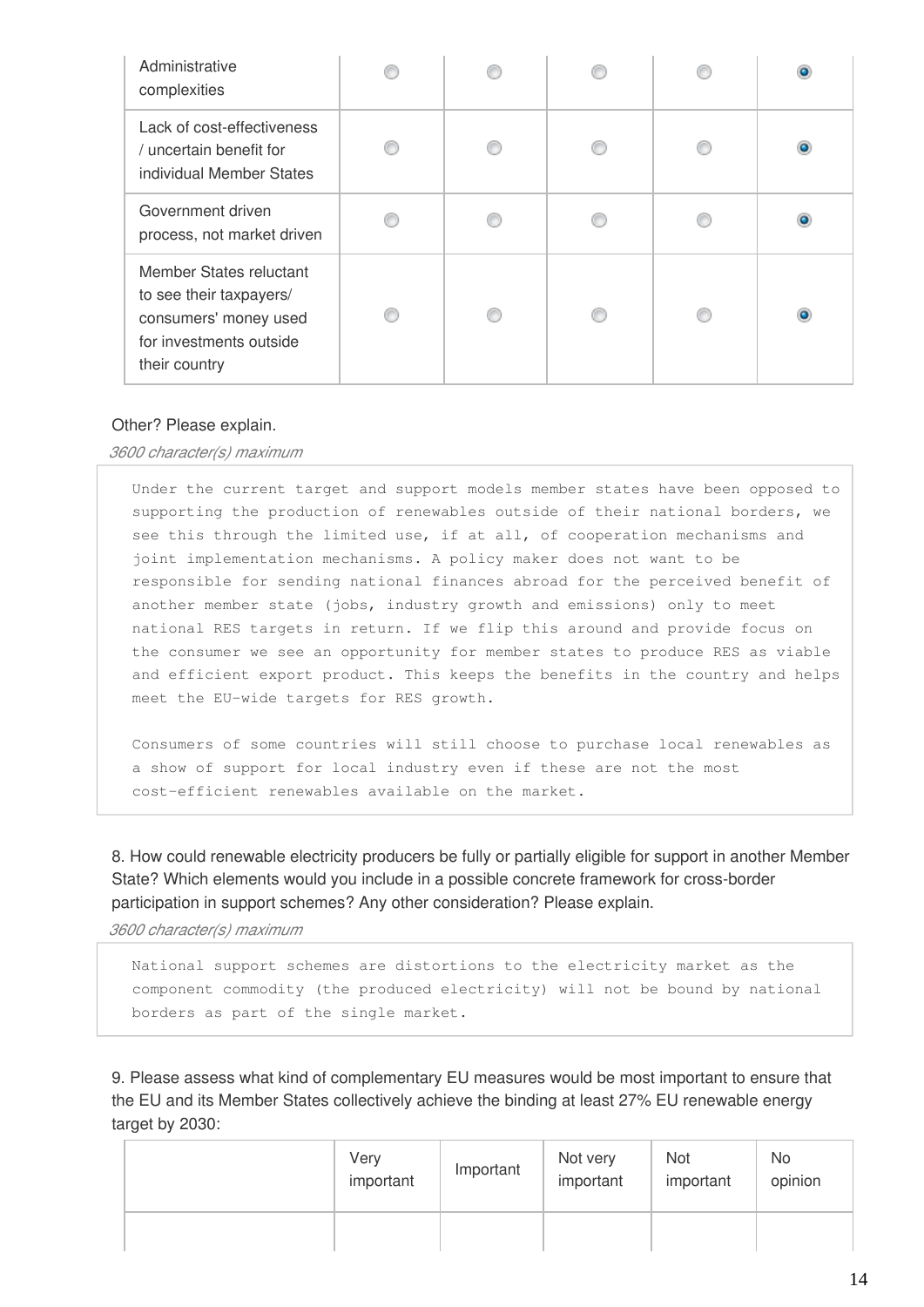| EU-level incentives such<br>as EU-level or regional<br>auctioning of renewable<br>energy capacities                               |           |  |  |
|-----------------------------------------------------------------------------------------------------------------------------------|-----------|--|--|
| EU-level requirements on<br>market players to include<br>a certain share of<br>renewables in production,<br>supply or consumption | ۰         |  |  |
| EU-level financial support<br>(e.g. a guarantee fund in<br>support of renewable<br>projects)                                      |           |  |  |
| EU-level support to<br>research, innovation and<br>industrialisation of novel<br>renewable energy<br>technologies                 | $\bullet$ |  |  |
| Enhanced EU level<br>regulatory measures                                                                                          |           |  |  |

#### Any other ideas or comments, please explain.

*3600 character(s) maximum* 

In general we believe in a strong EU-wide policy to support the development and growth of RES however the belief that additional financing is needed for the production of renewables is not logical. In no other industry is it conceivable that governments would support the production of a specific product. With electric cars for example, car manufacturers are not financially incentivised to produce electric cars. In this industry - like all others – consumers are incentivized to purchase electric cars by making their purchase less expensive.

RECS International is of the belief that carbon pricing by making fossil and nuclear more expensive via a polluter pays principle is more logical solution. This is largely accepted by the belief that carbon emissions cannot be without cost. This is also part of the core principle of the EU-ETS. Strengthening ETS is a method to bring renewables to a cost-competitive position with other technologies. This makes the production of renewables comparatively less expensive. Supporting the consumer to purchase renewables (always via the GO), comparatively making the price of renewables less expensive, is a political decision that can be taken at the EU or national level. Both of these mechanisms are inline with an open internal market approach. Auctions should not be considered as a viable mechanism for post-2020 support. Auctions are just a method to select the best offer within a bidding framework. While an auction at an EU-scale may be functional the question of who should contribute to the fund would need to be worked out.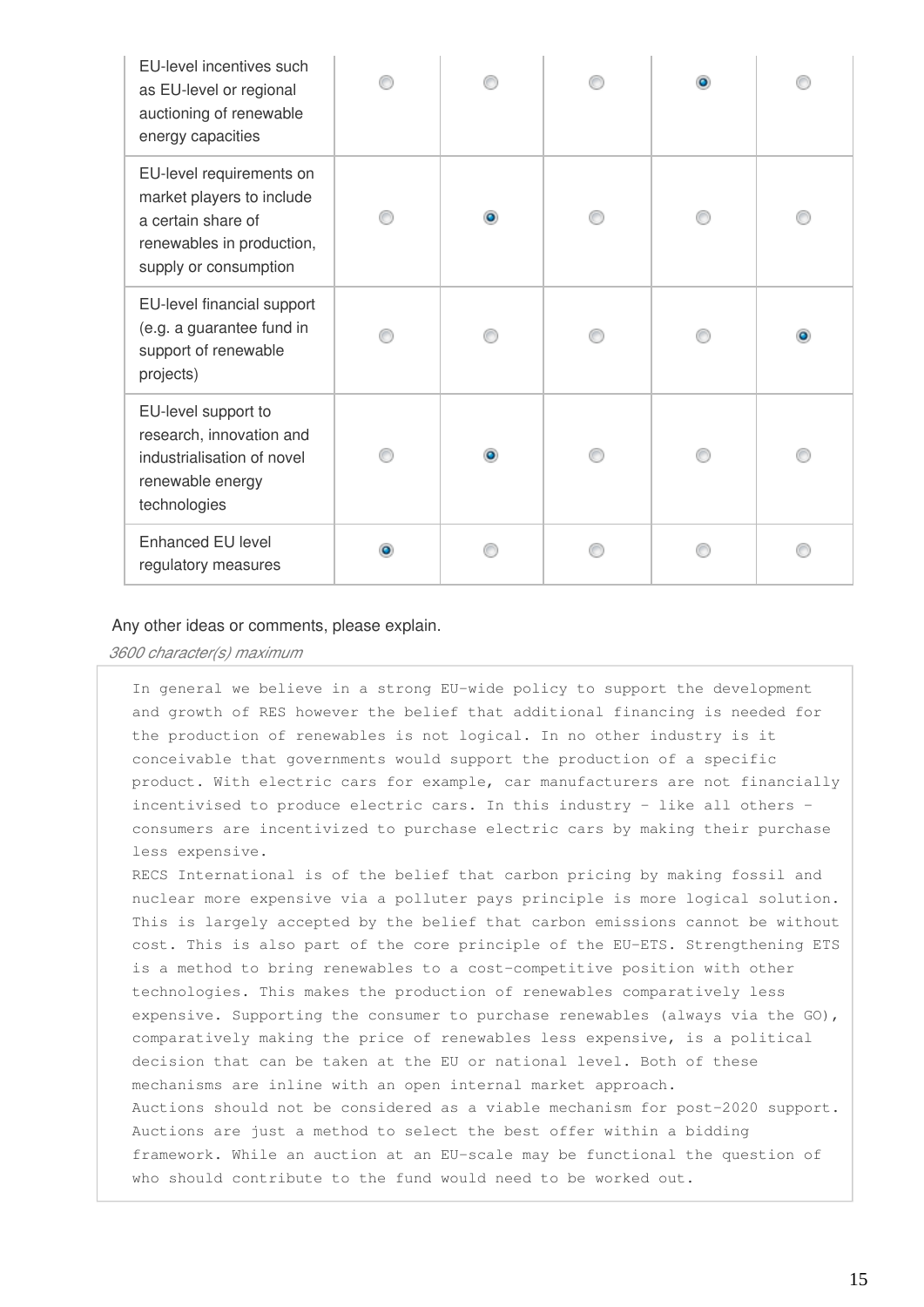10. The Energy Union Framework Strategy sets the ambition of making the European Union the global "number one in renewables". What legislative and non-legislative measures could be introduced to make/strengthen the EU as the number one in renewables? Has the RED been effective and efficient in improving renewable energy industrial development and EU competitiveness in this sector?

*3600 character(s) maximum* 

We fully support the European goal to become number one in renewables. However, this goal must be met correctly to ensure a competitive electricity industry, a competitive electricity price (for all consumers) and a competitive market in which consumers are able to participate. We believe that this can easily be achieved by putting focus on stimulating the consumer and supporting them through the reporting of national RES consumption statistics, and possibly targets, next to the mandate to report national RES production statistics.

Some member states have proven that it is extremely effective to invest directly in renewables production in order to see significate RES volume growth, however it may not have been efficient. This was best seen in Germany between 2009 and 2015. This support drove the market for RES forward, increasing physical volumes and installed capacity while also driving the price per MW for a number of technologies (mainly solar but also wind) to record low prices. At the same time however Germany was working in a counterproductive manner resulting in negative market prices for physical electricity. These negative prices directly influenced investors of RES and in turn required higher national support to stimulate continued RES development from investors.

Having said this we believe that the EU can become number one in renewables if we are able to close the financial gap between fossil and renewable electricity production, in such a way this financial gap is completely closed on an EU–level, not a national level. This will make renewables a success not only in Germany but in the whole of the EU.

In general we also support EFET and EURELECTRIC in their proposals to stabilize the wholesale market for electricity.

# Part 3: Empowering consumers

The European Commission's Energy Union Strategy put the consumer at the centre stage. Consumers have a key role to play in energy markets and in driving the transition to a more sustainable energy system in the EU. On 15 July 2015, the Commission issued a Communication on delivering a new deal for energy consumers (COM/2015/339)[1] as well as a guidance document on best practices on renewable energy self-consumption (SWD/2015/ 141).[2] In this context, REDII provides opportunities to develop more targeted measures for empowering consumers, including communities and cooperatives[3].

As active participants in the energy market, consumers should be able to self-consume and store renewable energy in the EU.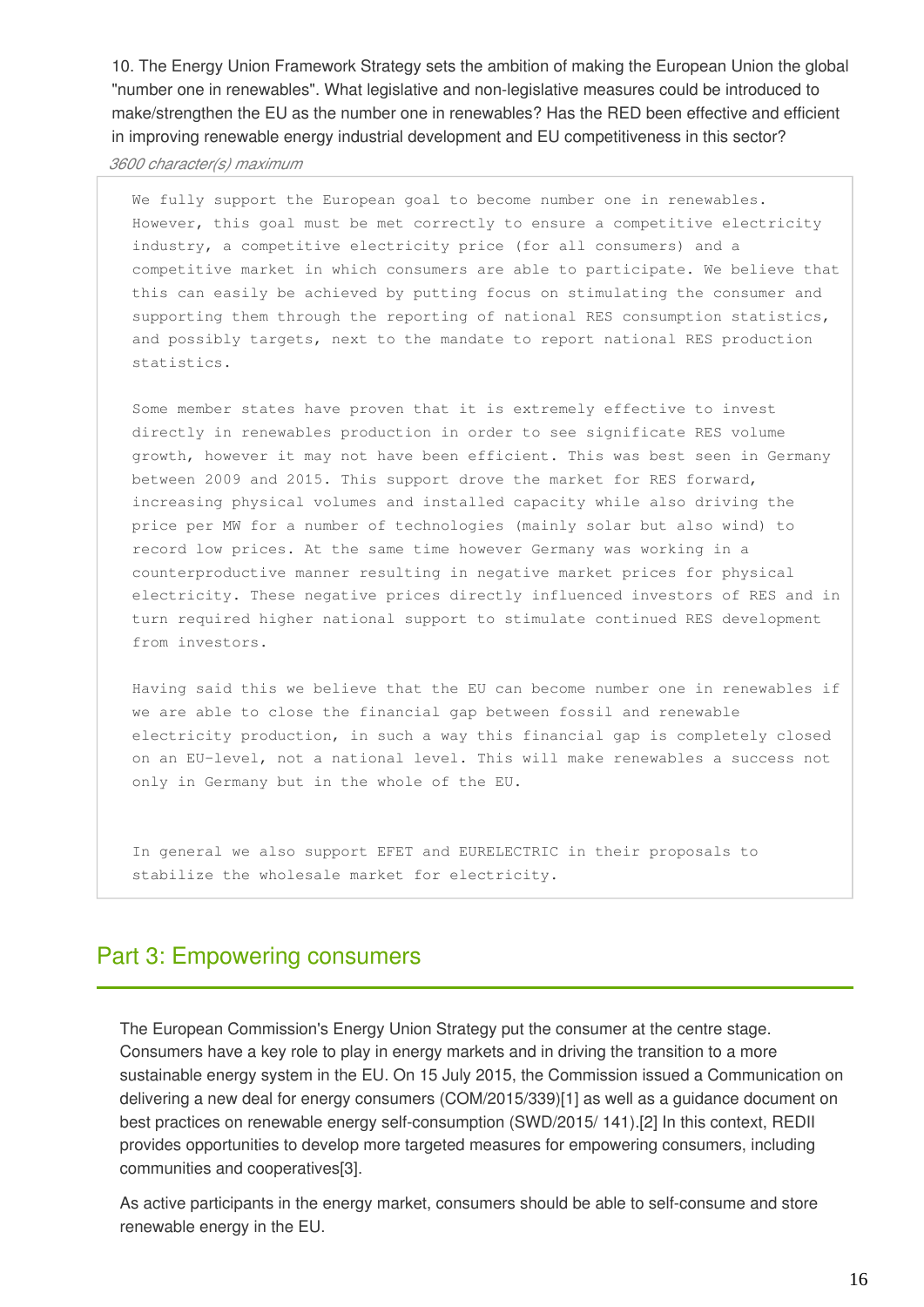Provisions on simplified and streamlined procedures on permitting and grid connection in case of projects for self-consumption of renewable energy could be further enhanced.

The wide-spread development of self-consumption may also require gradual adjustment of retail tariffs to promote consumers' flexibility, while supporting energy efficiency and the renewable energy objectives and at the same time minimise total system costs. The establishment of common principles at EU-level for network tariff design will thus need to be considered.

Renewable energy deployments need also to observe certain rights granted to the public, by international and EU law, such as, for instance, the right to access to information, public participation and consultation, as well as access to justice on environmental matters[4]. Thus, contributing to accountability, transparency and public awareness.

The REDII also offers opportunities to foster local ownership of renewable energy (e.g. community and citizen participation in renewable energy cooperatives). It seems particularly important to support local authorities in preparing strategies for the promotion of renewable energy, enable cooperation between relevant actors at the local or municipal level and facilitate access to finance.

Under the RED, a Guarantees of Origin (GO) system provides an EU wide mechanism to inform electricity consumers as to the renewable nature of the electricity that they use, enabling green tariffs to develop but also being criticised for not sufficiently linking these tariffs to real incentives for additional new green energy deployment. It should be assessed to what extent the current rules for electricity disclosure (incl. GO) can be improved to reflect best practice in Member States' implementation and help consumers choose a more sustainable energy consumption pattern.

[1] https://ec.europa.eu/energy/sites/ener/files/documents/1\_EN\_ACT\_part1\_v8.pdf

[2]

http://ec.europa.eu/energy/sites/ener/files/documents/1\_EN\_autre\_document\_travail\_service\_part1\_v6.pdf

[3] Without prejudice to the EU and international law on the right to access to information, public participation and consultation, as well as access to justice on environmental matters.

[4] UNECE Convention on access to information, public participation in decision-making and access to justice in environmental matters (Aarhus Convention), Directive 2011/92/EU, as amended by Directive 2014/52/EU (EIA Directive), Directive 2001/42/EC (SEA Directive).

11. How would you rate the importance of the following barriers for consumers to produce and self-consume their own renewable energy?

|                                                                                            | Very<br>important<br>barrier | Important<br>barrier | Not very<br>important<br>barrier | Not<br>important<br>barrier | No.<br>opinion |
|--------------------------------------------------------------------------------------------|------------------------------|----------------------|----------------------------------|-----------------------------|----------------|
| Self-consumption or<br>storage of renewable<br>electricity produced<br>onsite is forbidden | ∩                            | ۰                    | €                                |                             | ⋒              |
| Surplus electricity that is<br>not self-consumed onsite<br>cannot be sold to the grid      | €                            | ۰                    | €                                |                             |                |
|                                                                                            |                              |                      |                                  |                             |                |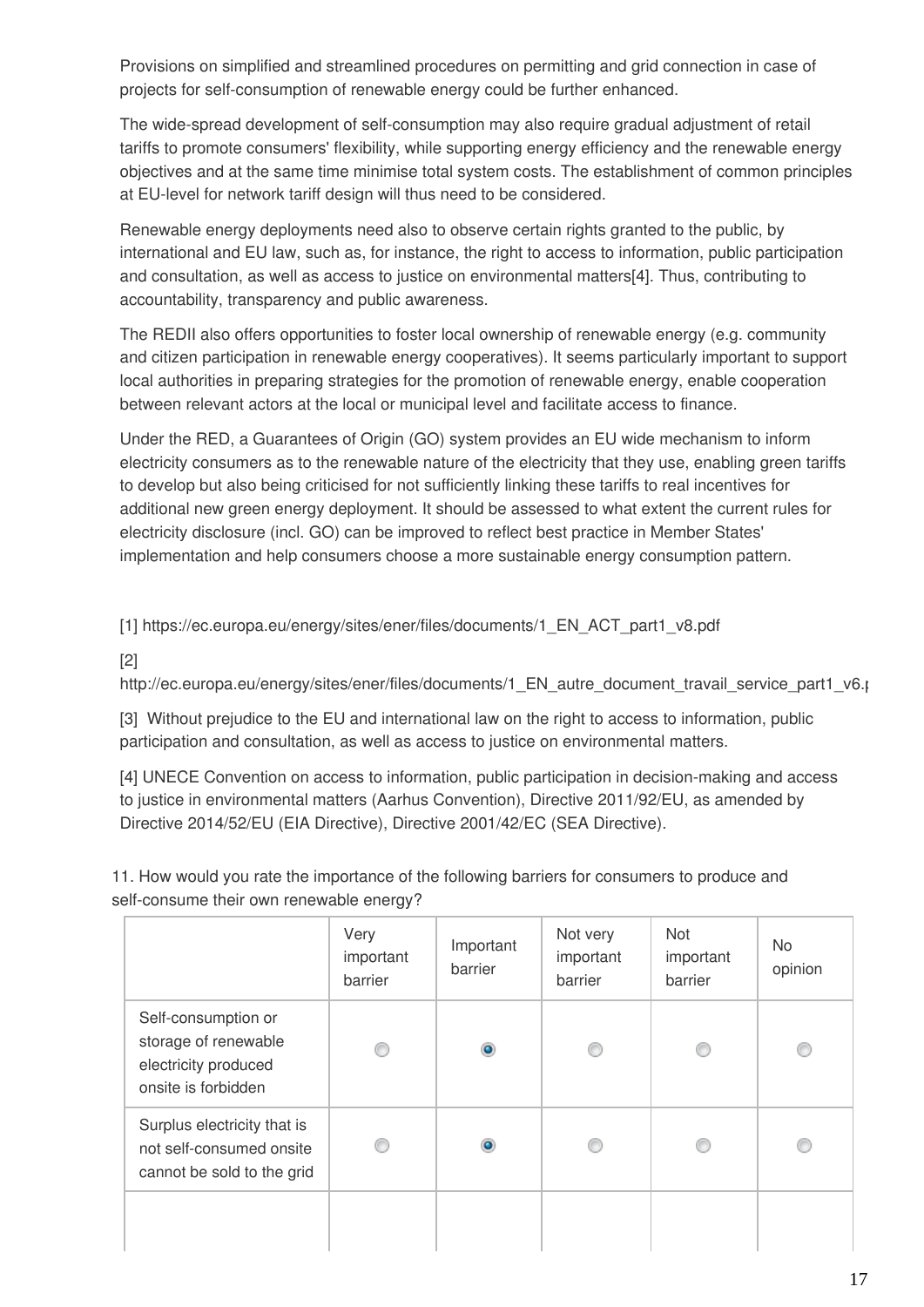| Surplus electricity that is<br>not self-consumed onsite<br>is not valued fairly                                         |   |           |  |
|-------------------------------------------------------------------------------------------------------------------------|---|-----------|--|
| Appliances or enabler for<br>thermal and electrical<br>storage onsite are too<br>expensive                              |   | $\bullet$ |  |
| Complex and/or lengthy<br>administrative<br>procedures, particularly<br>penalising small<br>self-consumption<br>systems | ۰ |           |  |
| Lack of smart grids and<br>smart metering systems<br>at the consumer's<br>premises                                      |   |           |  |
| The design of local<br>network tariffs                                                                                  | ۰ |           |  |
| The design of electricity<br>tariffs                                                                                    |   |           |  |

#### Other? Please explain.

*3600 character(s) maximum* 

Consumers are confronted by a choice, to "make or buy" renewable electricity. We support consumers in either decision they choose and we support them in making the most cost effective choice for their personal or business situation. Consumers with the ability, desire, resources and space to invest in renewables themselves should logically do this. However, consumers who cannot make their own renewables should also be supported in buying renewables from their neighbour, cooperative, town, city, supplier or state.

Recognizing economies of scale is logical and should be encouraged in the future development of RES. Allowing consumers to participate by also purchasing renewables (always guaranteed with the GO) from larger projects is something that should be supported at the EU-level. This is inline with placing all commercial producers and prosumers on a level playing field with each other. Stimulating prosumers is inline with demand-driver consumer markets and it is reasonable to consider exemptions for small installed capacities.

RECS International is not an expert in smart-grids, storage or local network tariffs.

12. In general, do you think that renewable energy potential at local level is:

**Highly under-exploited**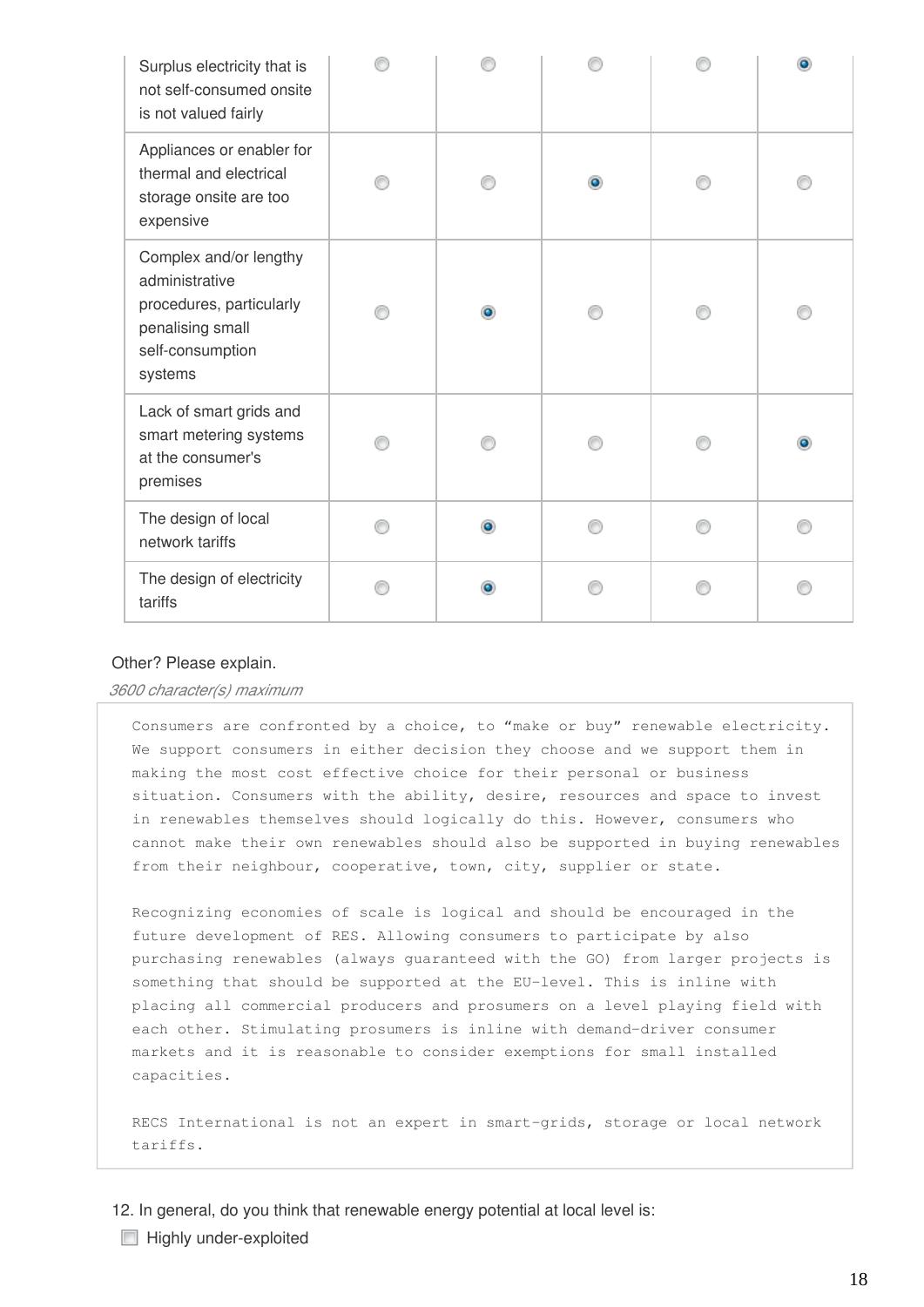- **Under-exploited**
- $\Box$  Efficiently / fully exploited
- Over-exploited (i.e. beyond cost-effectiveness)
- **V** No opinion

Other? Please explain. Has the RED been effective and efficient in helping exploiting the renewable energy potential at local level?

*3600 character(s) maximum* 

RECS International does not know what the renewable energy potential at the local level is. However it is our opinion that cost-efficient locations should be used for renewables production in order to secure cheap, reliable electricity for use by all end-users as well as ensuring a globally competitive electricity price at the local level.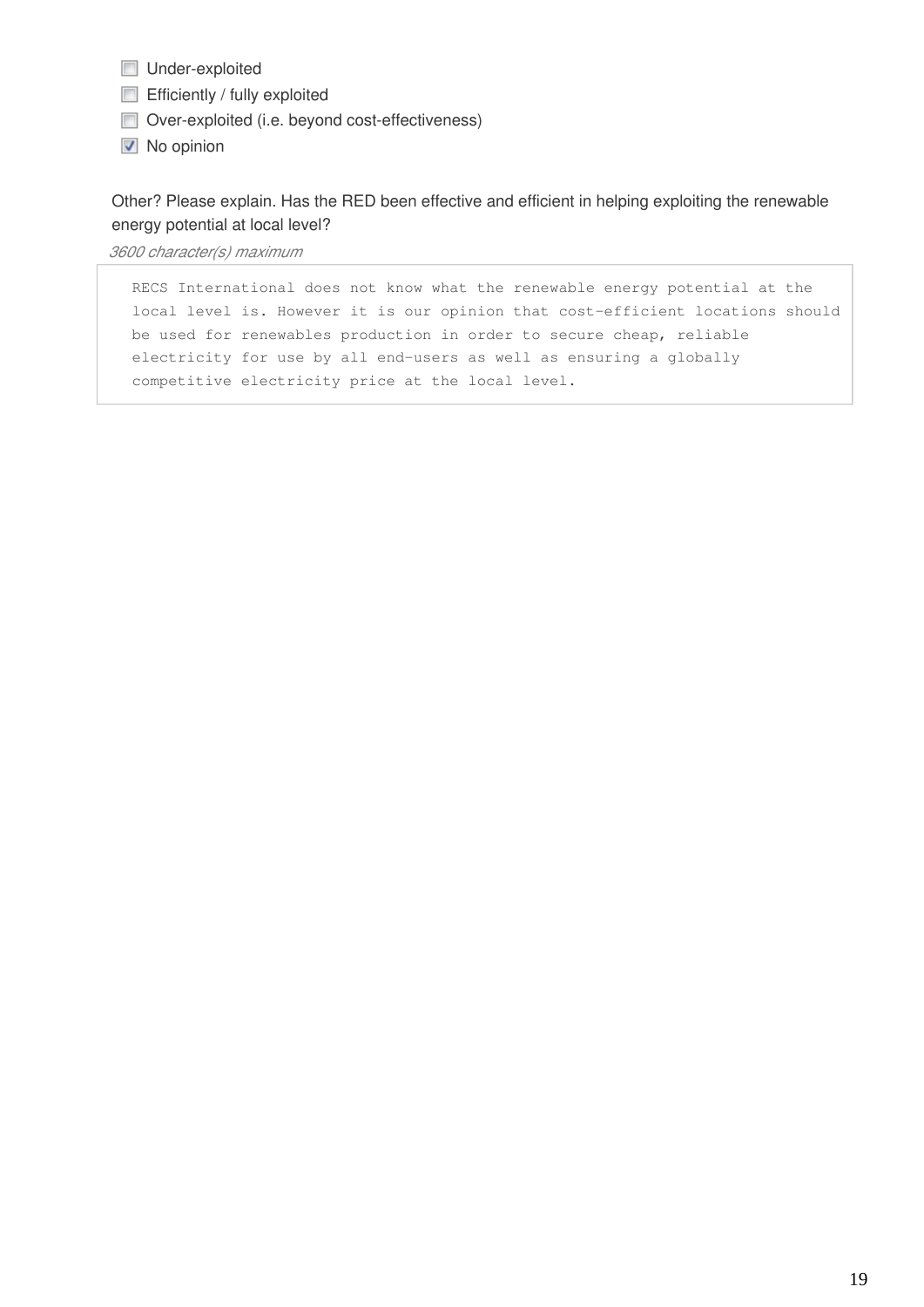13. How would you rate the importance of the following barriers that may be specifically hampering the further deployment of renewable energy projects at the local level (municipalities and energy cooperatives):

|                                                                                                        | Very<br>important<br>barrier | Important<br>barrier | Not very<br>important<br>barrier | <b>Not</b><br>important<br>barrier | <b>Not</b><br>important<br>barrier | <b>No</b><br>opinion |
|--------------------------------------------------------------------------------------------------------|------------------------------|----------------------|----------------------------------|------------------------------------|------------------------------------|----------------------|
| Lack of support from<br><b>Member State</b><br>authorities                                             | ∩                            | ⋒                    | $\circledcirc$                   | ∩                                  | ∩                                  |                      |
| Lack of administrative<br>capacity and/or<br>expertise/<br>knowledge/information<br>at the local level |                              | $\bullet$            | ∩                                | ⊙                                  |                                    |                      |
| Lack of energy<br>strategy and planning<br>at local level                                              | ⋒                            | $\bullet$            | ∩                                | ⊙                                  | ∩                                  |                      |
| Lack of eligible land<br>for projects and<br>private property<br>conflicts                             |                              |                      | ⋒                                | ∩                                  | ∩                                  |                      |
| Difficulties in<br>clustering projects to<br>reach a critical mass<br>at local level                   |                              | $\bullet$            |                                  | ⋒                                  | ∩                                  |                      |
| Lack of targeted<br>financial resources<br>(including support<br>schemes)                              |                              |                      | ⋒                                | ∩                                  |                                    |                      |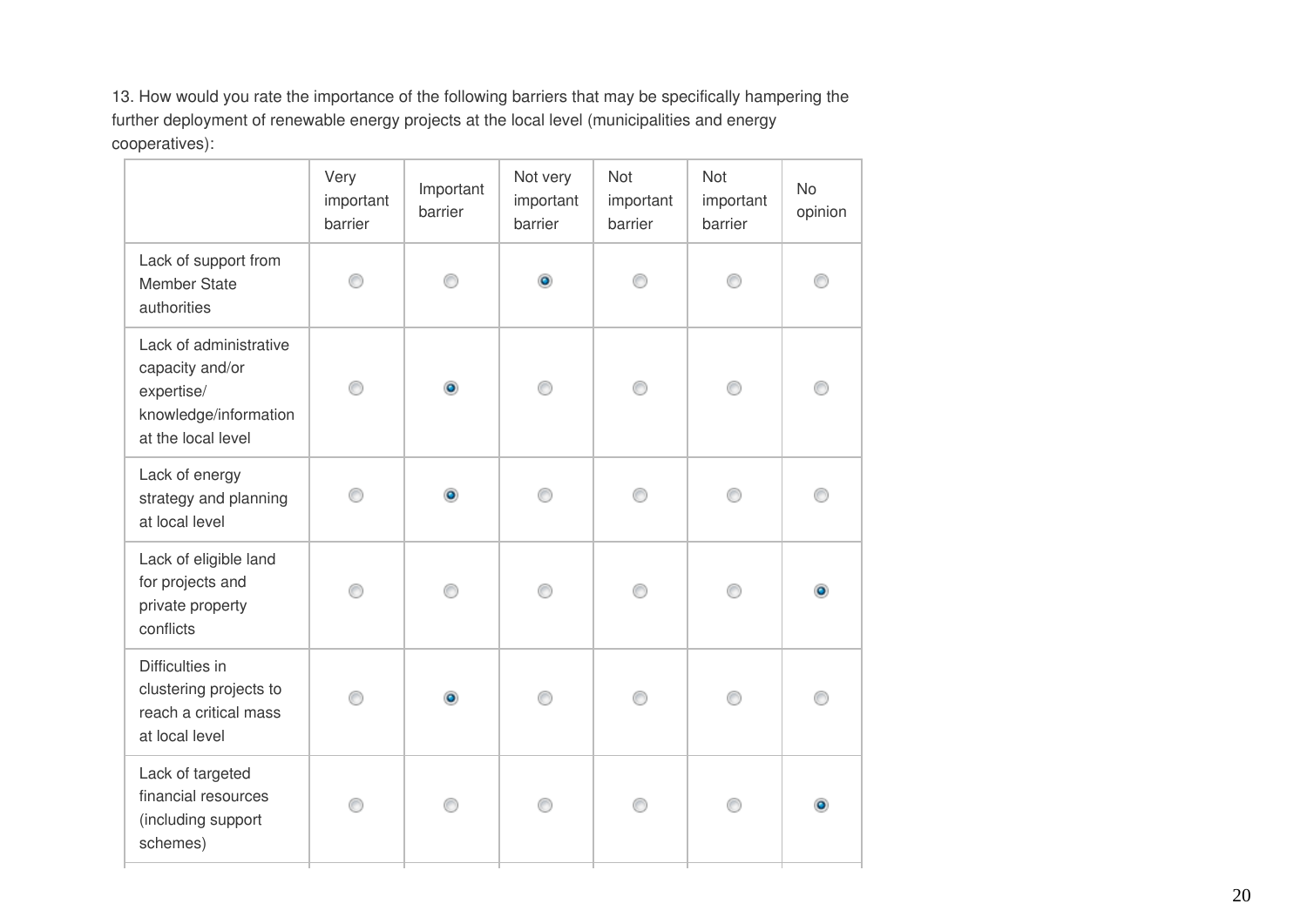| Negative public<br><b>All Color</b><br>ò<br>o<br>C<br><b>JOHN</b><br>ß<br>c<br>$\sim$<br>ー<br>$\sim$<br>ー<br>perception |
|-------------------------------------------------------------------------------------------------------------------------|
|                                                                                                                         |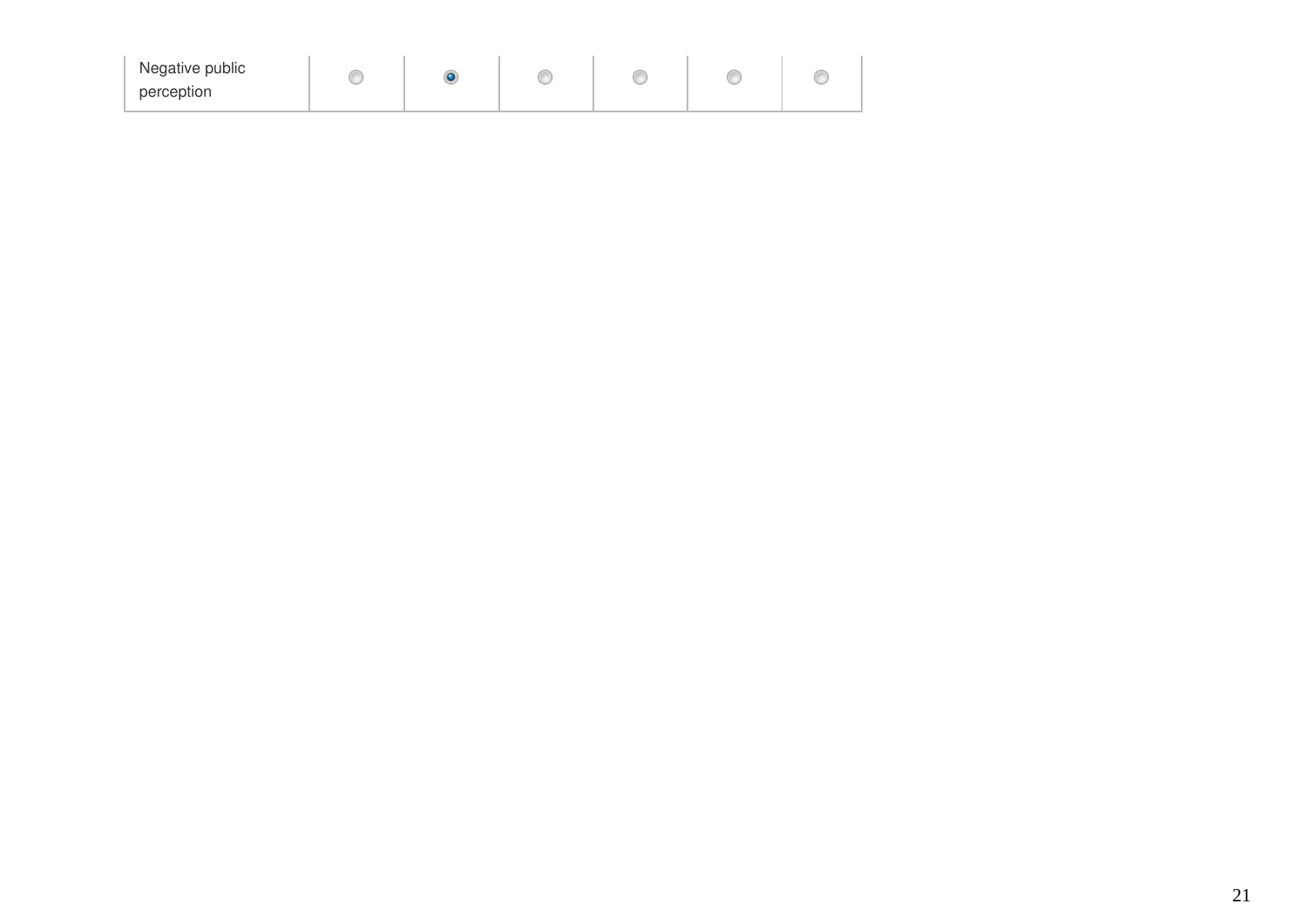#### Other? Please explain.

*3600 character(s) maximum* 

We must recognize that different local areas in Europe will have different capacities for which they are able to produce renewables. Assuming that every local area will be equally capable of producing renewables at the same cost is not logical. By implementing market principles difficulties in producing locally will influence the price of doing business in that region or area. As such local initiatives will have to recognize, justify or attempt to reduce these costs or choose to produce in a less expensive area.

When we provide influence to the consumer to purchase the electricity product of their choice (via the GO as tracking mechanism) you will see that some consumers will choose for locally produced electricity resources. Choosing for locally produced renewables, can in some local markets lead to significantly higher prices due to the high demand and low supply of these resource (Dutch wind electricity for example). These consumers are within their ability and right to choose for local production if that is their desire. This choice should be stimulated at the highest levels of policy making.

14. Please rate the appropriateness of stronger EU rules in the following areas to remove barriers that may be specifically hampering the further deployment of renewable energy projects at the local level:

|                                                                                                                     | Very<br>appropriate | Appropriate | Not very<br>appropriate | Not<br>appropriate | <b>No</b><br>opinion |
|---------------------------------------------------------------------------------------------------------------------|---------------------|-------------|-------------------------|--------------------|----------------------|
| Promoting the<br>integration of<br>renewable energy in<br>local infrastructure<br>and public services               |                     |             |                         |                    | $\bullet$            |
| Supporting local<br>authorities in<br>preparing strategies<br>and plans for the<br>promotion of<br>renewable energy |                     |             |                         |                    |                      |
| Facilitating<br>cooperation<br>between relevant<br>actors at the local or<br>municipal level                        |                     |             |                         |                    |                      |
| Facilitating access<br>to targeted<br>financing                                                                     |                     |             |                         |                    |                      |
| EU-wide right to<br>generate,                                                                                       |                     |             |                         |                    |                      |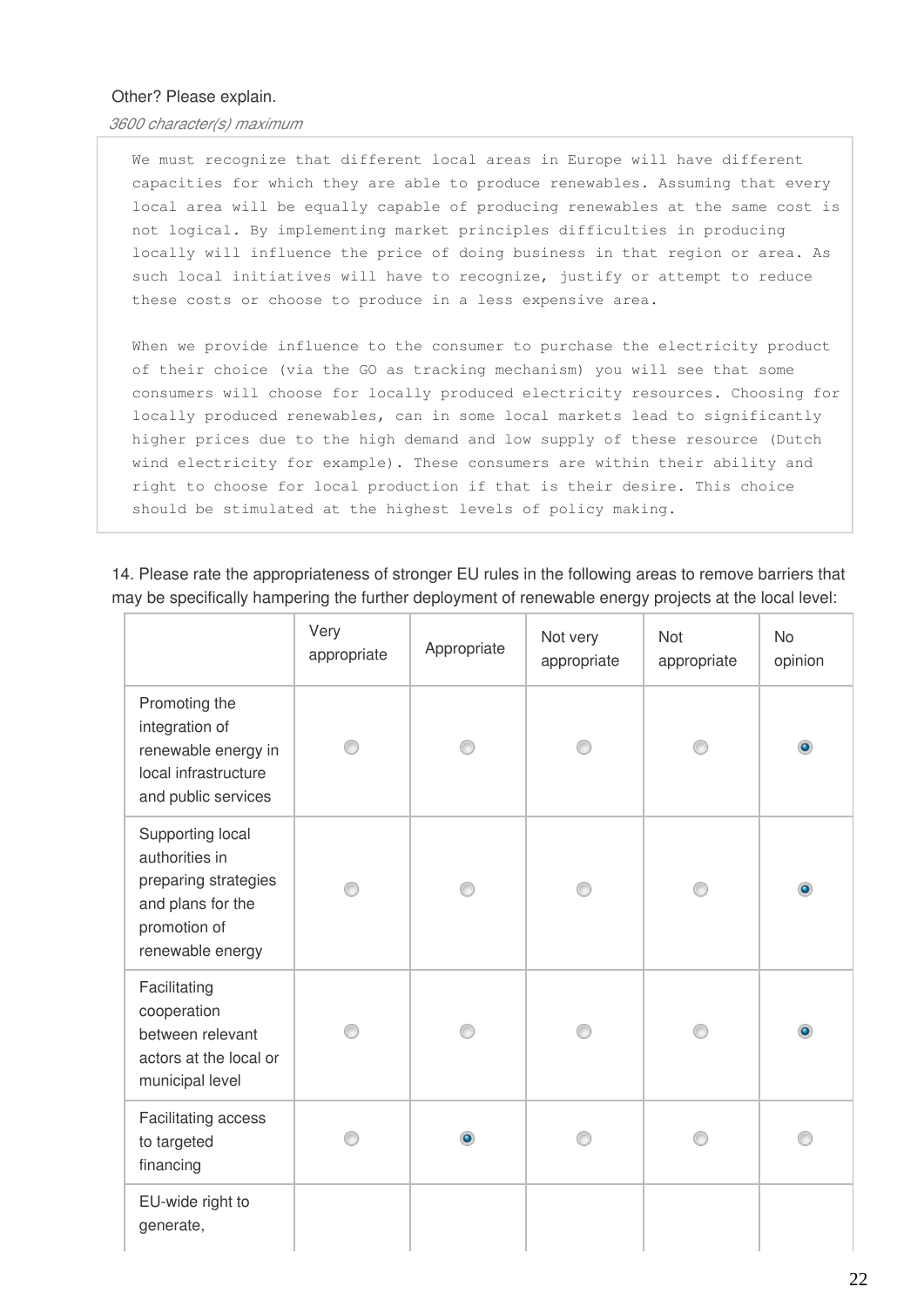| self-consume and<br>store renewable<br>electricity                                                                           |   |  |   |
|------------------------------------------------------------------------------------------------------------------------------|---|--|---|
| Measures to ensure<br>that surplus<br>self-generated<br>electricity is fairly<br>valued                                      |   |  | ۰ |
| Harmonized<br>principles for<br>network tariffs that<br>promote<br>consumers'<br>flexibility and<br>minimise system<br>costs | ۰ |  |   |

#### Other? Please explain.

*3600 character(s) maximum* 

It is our opinion that local issues (such as permitting or local infrastructure) should be integrated into the price of electricity. Consumers will naturally choose for cheaper RES production and force local policy makers to reduce the barriers on production as a method of reducing the costs associated with producing RES.

For our thoughts on the relationship between prosumers and other producers please review our answer to Q11.

15. Should the current system for providing consumers with information on the sources of electricity that they consume be further developed and improved?

If not, why? If yes, how?

Should the current Guarantees of Origin (GO) system be made the mandatory form of information disclosure to consumers?

Should other information, such as e.g. CO2 emissions be included?

Should it be extended to the whole energy system and include also non-renewable sources? Other ideas?

To what extent has the current GO system been successful in providing consumers with information on the sources of electricity that they consume?

*3600 character(s) maximum* 

RECS International is the leading expert on the use of GOs in Europe. It is our belief that the most important aspect to ensure growing consumer choice for RES is to ensure truthful information about the origin of their electricity.

Developments in the GO over the last 12-years have proven the success of this instrument in Europe but also around the world. Europe must feel proud that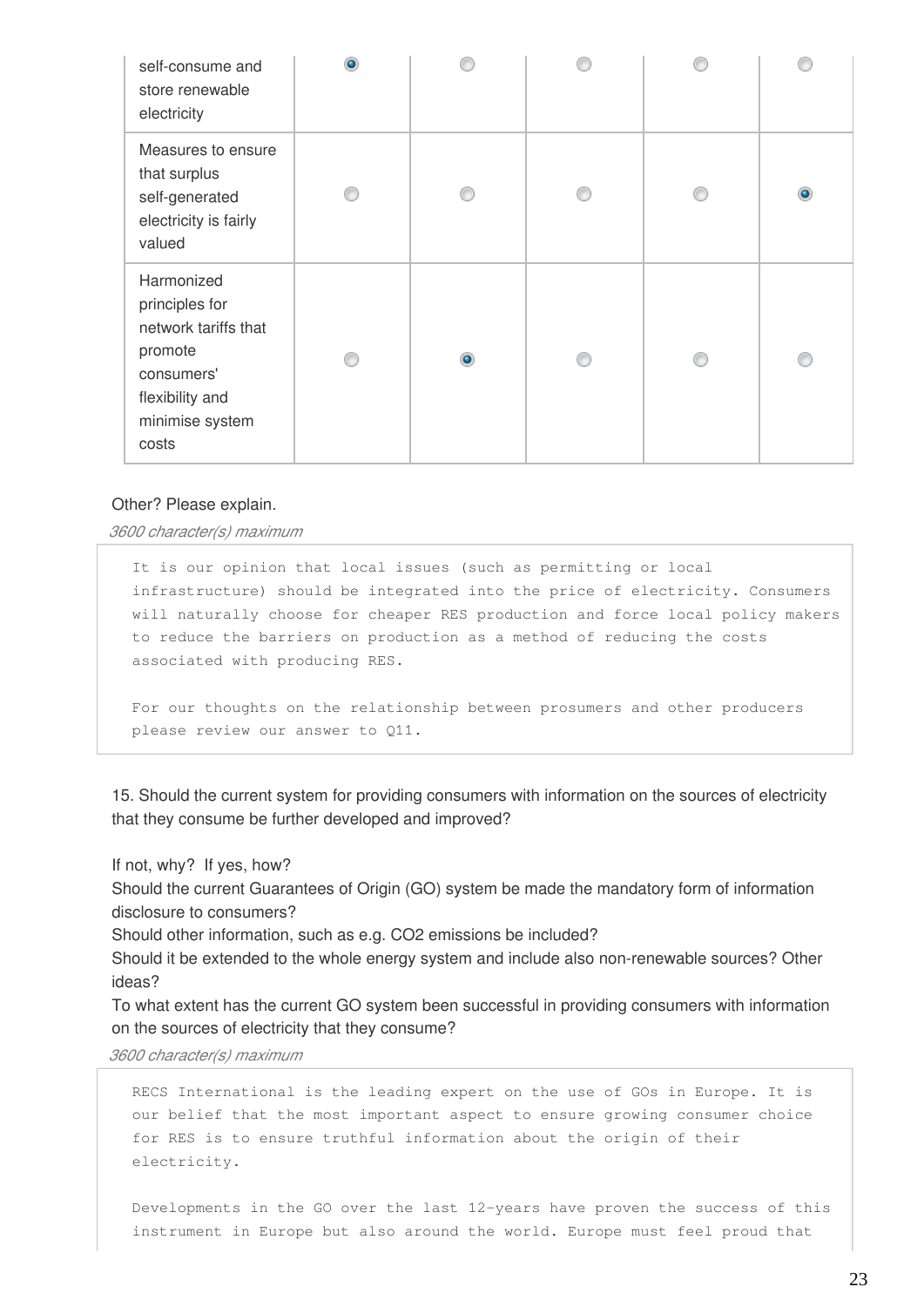they were the initiator of the GO certificate, the first internationally standardized mechanism to provide consumer choice in the electricity market. Today on an annual basis the issuance and cancellation of GOs exceeds 375-TWh from only EECS Standardized GOs. Tens of millions of household consumers and multinational corporations use these certificates – both directly or through their supplier – as the primary mechanism to provide product choice in the electricity market. We must improve this mechanisms in three primary ways to ensure it remains a viable solution for consumers in the future.

1. The GO as the primary mechanism for disclosure - Disclosure is regulated in Europe in the Electricity Directive (2009/72/EC) however it is unclear how the disclosure figures are calculated in each member state. Linking disclosure and the GO, as well as regulating these in the same directive, is a logical step to bring clarity to both of these instruments. GOs or component the residual mix must be the factual basis for all information to consumers about their electricity product. The residual mix, just as the GO, must be coordinated at the European level for the benefit of all consumers and avoidance of double claiming.

2. European Energy Certificate System (EECS) Standard - While a majority of member states are adherent to the EECS Standard held by the Association of Issuing Bodies (AIB) this is not the case for all member states. We are concerned that the lack of EECS implementation across Europe is confusing the consumer and harming development in consumer choice. All GO systems must adhere to a standard making the national systems electronically compatible.

3. Distinction from physical electricity flows - It is extremely important that the consumption of GOs be detached from the requirement to delivery physical electricity flows. The mandate to deliver proof of physical delivery goes against the principles of electricity itself, logical understanding of how the electricity markets operate and leads to confusion of many electricity end-users. In addition since this issue is primarily a concern in only one member state it serves to provide barriers to the single-market and impede consumption of GOs originating from neighbouring countries.

Beyond these basic elements we strongly support that the GO system be implemented for all technologies at the request of the producers, that carbon information be delivered with the GO and that the GO registries be opened to all market players. In some locations we see that registries are restricted to nationally registered institutions which is against single market rules and the principles of the European treaty. In other cases only certain companies, such as electricity suppliers, are able to open registry accounts. This significantly limits the ability of large-scale consumers to provide themselves with the electricity product of their choice.

Lastly, the ability to restrict GO issuance due when and if a producer receives support should be harmonized across all member states. Harmonized rules for the issuance of GOs create a level playing field for consumers to purchase RES in all member states.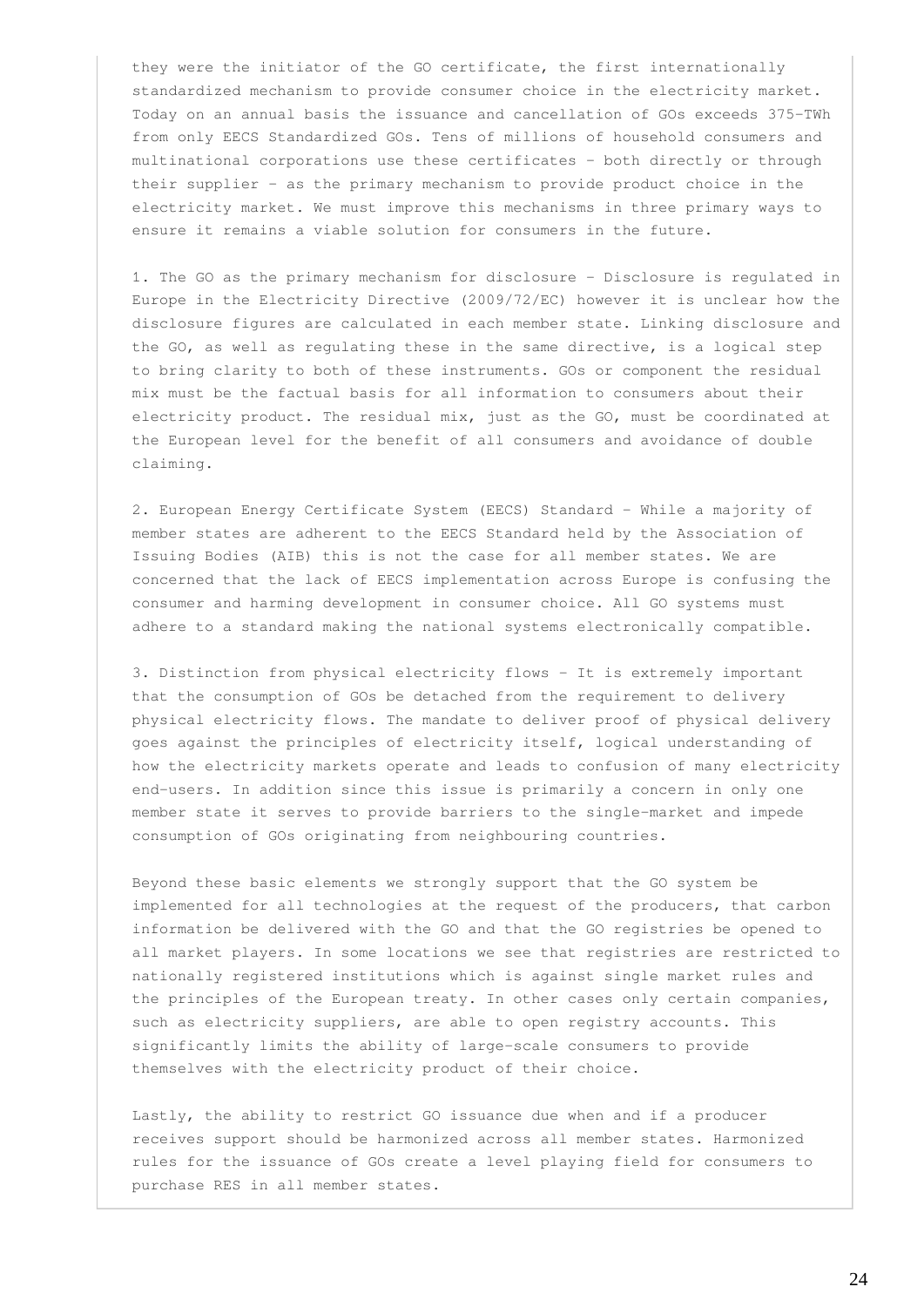Renewable heating and cooling can make a real difference for the decarbonisation of the EU economy and enhance EU security of supply. While cost-effective renewable energy equipment is available, 80-90% of the EU heat and hot water production is still using largely imported gas and oil. The RED includes limited provisions for the promotion of renewable heating and cooling. In REDII, more targeted measures could be considered to further increase renewables deployment in the heating and cooling sector, building on and interacting with energy efficiency and security of energy supply legislation. A comprehensive approach could be developed targeting buildings, individual energy use for heating and cooling, and the share of renewable energy in district heating and CHP units.

Efficient ways need to be found to stimulate switching from fossil fuels to renewable heating and cooling and hot water generation in the large number of EU homes with individual heating equipment. The existing nearly-zero energy building (NZEB) standards (mandatory from 2021 for all new building) include obligations for minimum use of renewable energy. It appears however that this is insufficient to further encourage the use of renewables at the building level. It could therefore be considered whether the NZEB rules should be made more ambitious to also include an obligation to use renewable energy heating (including water heating) and cooling in the existing building stock, effective if and when the building is subject to major renovation or the heating system is replaced. Measures will also need to encourage a shift in consumer behaviour, perhaps through better information about renewable energy alternatives from heating equipment suppliers and installers, and encourage investment in energy storage and demand-shifting capacity.

Although district heating systems only cover 13% of the European heat market, in Nordic, Central and Eastern European Member States 50-80% of the heating is produced by district heating. Most of this heating is produced from imported natural gas, followed by coal, and renewables. In these Member States, measures to increase the share of renewable energy in heating and cooling supply could bring significant gains. For example, it could be assessed whether, based on comprehensive assessments of national heating and cooling potentials, energy suppliers could potentially be required to progressively increase the share of renewable energy in the overall energy that is placed on the market for heating and cooling purposes, taken into account the market incentives already available for this sector. It could also be assessed whether all new and significantly upgraded heating and cooling infrastructure should enable at least a certain share of all heating, cooling and hot water needs to be sourced from renewable energy sources produced on site or nearby (through local networks).

The potential for renewable energy in decarbonising the heating and cooling sector will also be addressed within the forthcoming Heating and Cooling Strategy and Security of Energy Supply proposals, while sustainability aspects will be addressed through the post-2020 EU bioenergy sustainability policy.

|                                                                                            | Very<br>important<br>barrier | Important<br>barrier | Not very<br>important<br>barrier | Not<br>important<br>barrier | No.<br>opinion |
|--------------------------------------------------------------------------------------------|------------------------------|----------------------|----------------------------------|-----------------------------|----------------|
| Real or perceived<br>incoherence in existing EU<br>policies (such as RED, EED<br>and EPBD) | €                            |                      | €                                | ◎                           | $\bullet$      |
|                                                                                            |                              |                      |                                  |                             |                |

16. Please rate the importance of the following barriers in hampering the deployment of renewable heating and cooling in the EU: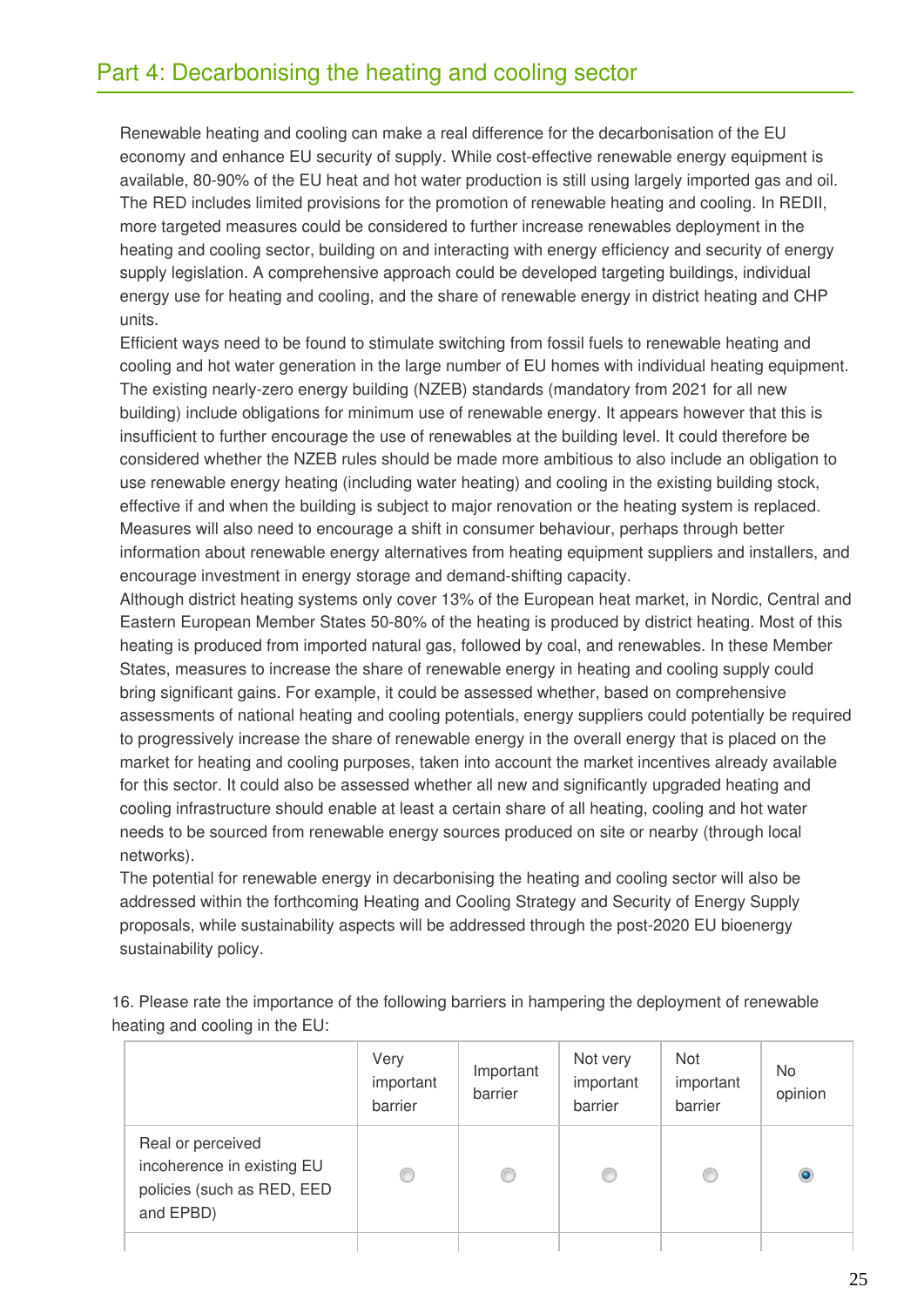| Lack of administrative<br>capacity and/or expertise/<br>knowledge/information at the<br>national and local level                                                                                              |  |   |           |
|---------------------------------------------------------------------------------------------------------------------------------------------------------------------------------------------------------------|--|---|-----------|
| Lack of energy strategy and<br>planning at the national and<br>local level                                                                                                                                    |  |   |           |
| Lack of physical space to<br>develop renewable heating<br>and cooling solutions                                                                                                                               |  | ∩ |           |
| Lack of requirements in<br>building codes and other<br>national or local legislation<br>and regulation to increase<br>the share of energy from<br>renewable sources in the<br>building sector                 |  | ∩ |           |
| Heating and cooling<br>equipment installers lack<br>sufficient knowledge or<br>information to offer<br>renewable energy<br>alternatives when asked to<br>replace fossil fuel heating<br>and cooling equipment |  |   | $\bullet$ |
| Lack of targeted financial<br>resources and financing<br>instruments                                                                                                                                          |  |   |           |
| Lack of definition and<br>recognition of renewable<br>cooling                                                                                                                                                 |  |   |           |
| Lack of electricity market<br>design supporting demand<br>response, decentralised<br>energy and self-consumption<br>and thermal storage in<br>buildings and district systems                                  |  |   |           |
| Lack of mapping tools to<br>identify the resources<br>potential at regional scale<br>with local renewable energy                                                                                              |  |   |           |
| Lack of tools and information<br>to compare the lifecycle                                                                                                                                                     |  |   | $\bullet$ |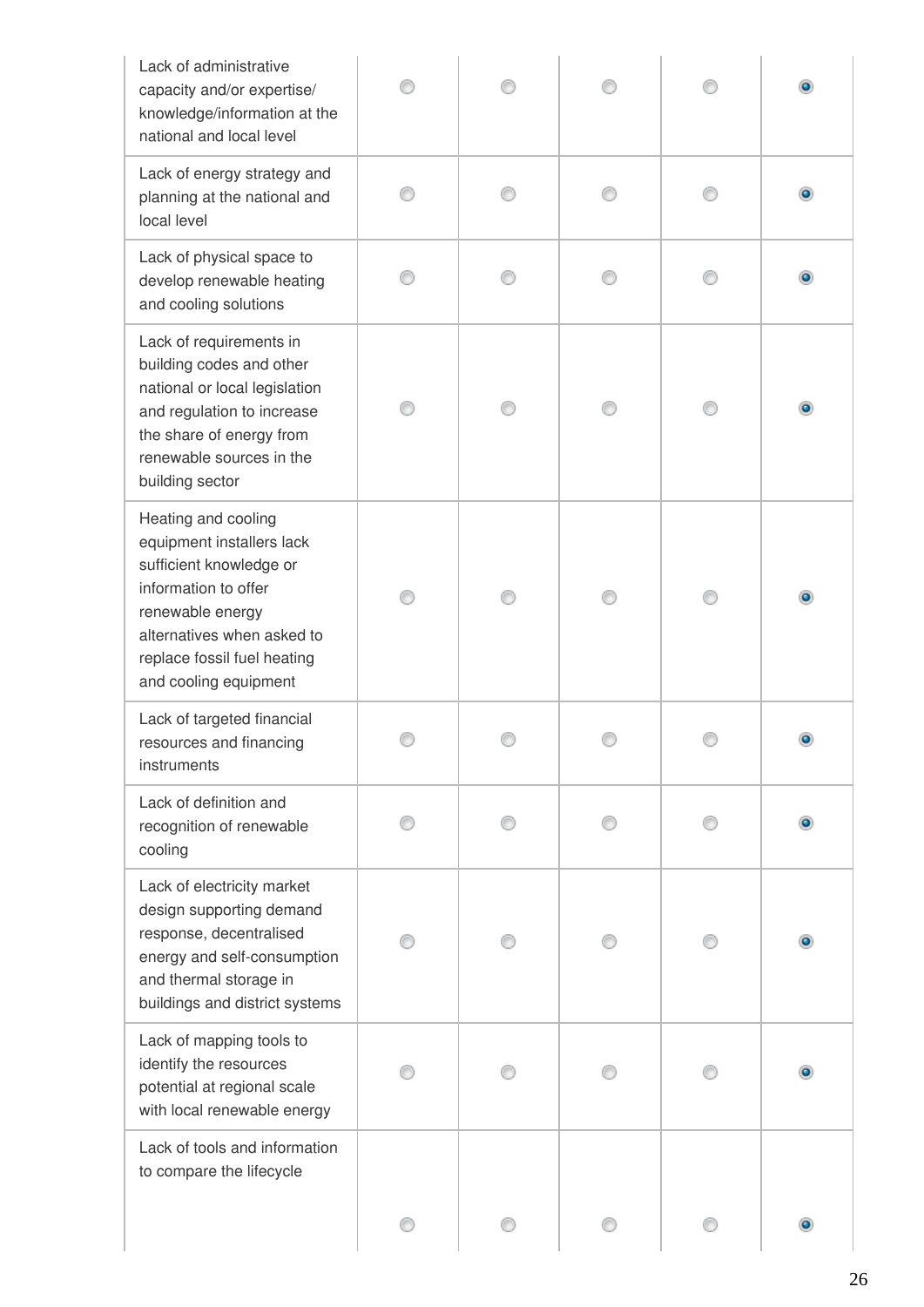| costs of the various<br>alternative heating and<br>cooling alternatives |  |   |  |
|-------------------------------------------------------------------------|--|---|--|
| Negative public perception                                              |  | œ |  |

## Other? Please specify and explain.

*3600 character(s) maximum* 

## 17. Please rate the most effective means of addressing these barriers and advancing the decarbonisation of EU heating and cooling supply:

|                                                                                                                                                                                                                                                                                                                                     | Very<br>effective | Effective | Not very<br>effective | Not<br>effective | <b>No</b><br>opinion |
|-------------------------------------------------------------------------------------------------------------------------------------------------------------------------------------------------------------------------------------------------------------------------------------------------------------------------------------|-------------------|-----------|-----------------------|------------------|----------------------|
| Renewable heating and cooling<br>obligation                                                                                                                                                                                                                                                                                         |                   |           |                       |                  | ۰                    |
| Requirement for energy<br>suppliers and/or distributors to<br>inform consumers of the costs of<br>heating and cooling and to offer<br>renewable heating and cooling<br>solutions                                                                                                                                                    |                   |           |                       |                  | $\bullet$            |
| Requirement that all urban and<br>municipal infrastructure<br>upgrades (energy<br>infrastructures, and other<br>relevant infrastructure, such as<br>sewage water, water and waste<br>chains) make it possible and<br>promote the distribution and use<br>of renewable energy for heating<br>and cooling and hot water<br>generation |                   |           |                       |                  |                      |
| Measures supporting best<br>practices in urban planning, heat<br>planning, energy master<br>planning, and project<br>development                                                                                                                                                                                                    |                   |           |                       |                  |                      |
| Criteria and benchmarks for<br>promoting district heating and<br>cooling taking into consideration<br>the local and regional conditions                                                                                                                                                                                             |                   |           |                       |                  |                      |
| Nearly zero-energy building<br>(NZEB) standards to include a                                                                                                                                                                                                                                                                        |                   |           |                       |                  |                      |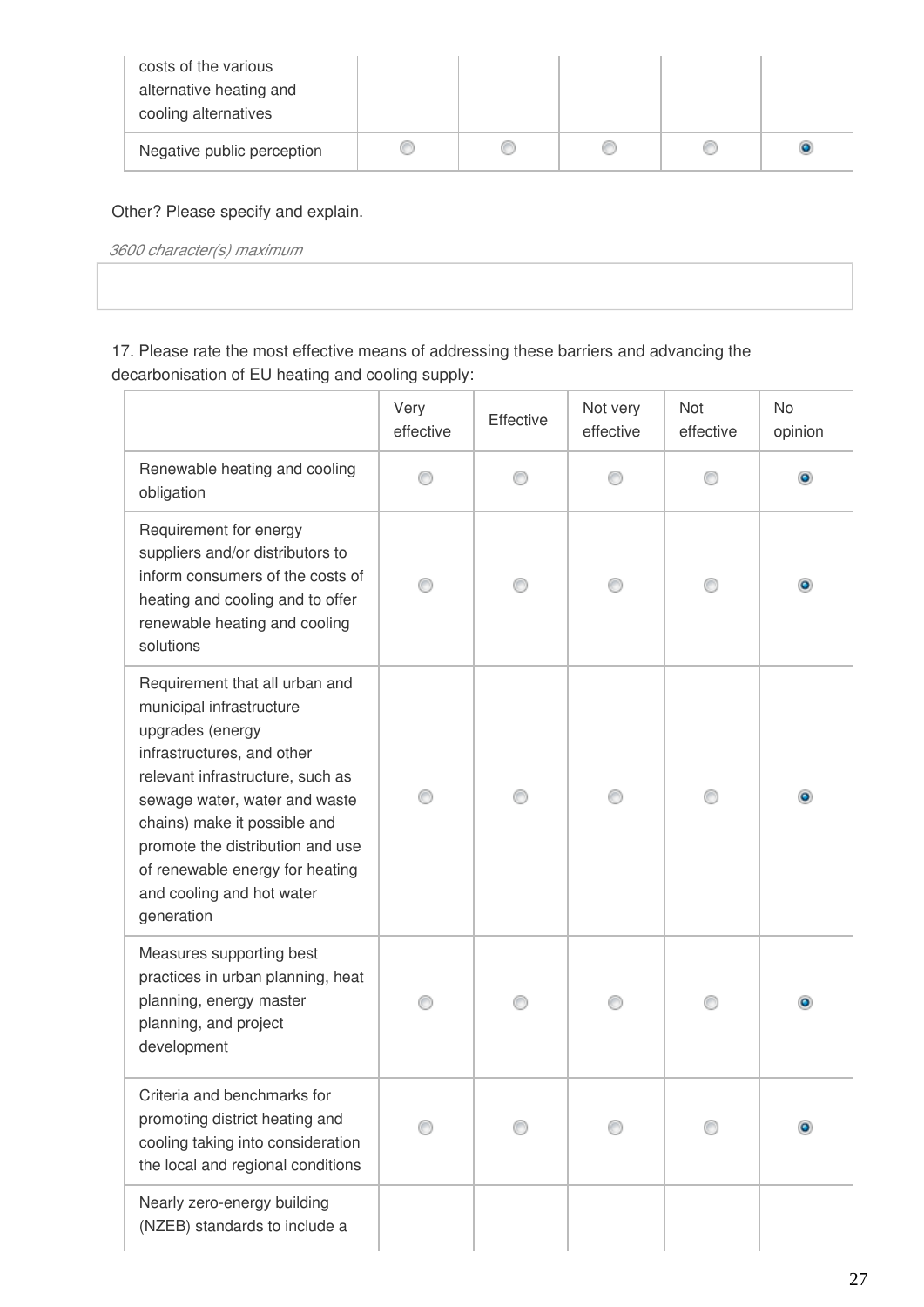| mandatory minimum use of<br>renewable energy                                                                                                                                      |   |   |   |   |   |
|-----------------------------------------------------------------------------------------------------------------------------------------------------------------------------------|---|---|---|---|---|
| Including systematically<br>renewable energy production in<br>buildings' energy performance<br>certificates                                                                       |   |   |   |   |   |
| The promotion of green public<br>procurement requirements for<br>renewable heating & cooling in<br>public buildings                                                               |   |   |   |   |   |
| Heating and cooling equipment<br>installers should present<br>renewable energy alternatives<br>when asked to replace fossil fuel<br>heating and cooling equipment                 |   |   |   |   |   |
| Develop best practices for<br>enterprises, including SMEs, to<br>integrate renewable heating and<br>cooling into their supply chains<br>and operations                            |   |   |   |   |   |
| Requirement to consider<br>renewable energy alternatives in<br>subnational, national, regional or<br>EU security of supply risk<br>preparedness plans and<br>emergency procedures |   |   |   |   |   |
| Targeted financial measures                                                                                                                                                       | € | O | ◎ | ◎ | ۰ |

Other? Please specify and explain. How could such measures be designed? How could they build on existing EU rules?

*3600 character(s) maximum* 

# Part 5: Adapting the market design and removing barriers

A separate public consultation, which was open during the period 15 July – 8 October 2015, gathered extensive input on a wide range of issues aimed inter alia at making the market design fit for renewables. This section includes complementary questions. Both public consultations will inform policy makers during the development of REDII.

Changes in the market provisions are of utmost importance in order to build a market which is fully fit for renewables. For example, the establishment of liquid and better integrated short-term intraday and balancing markets will help to increase flexibility and help renewable energy producers to integrate in the market and compete on an equal footing with conventional energy producers, while the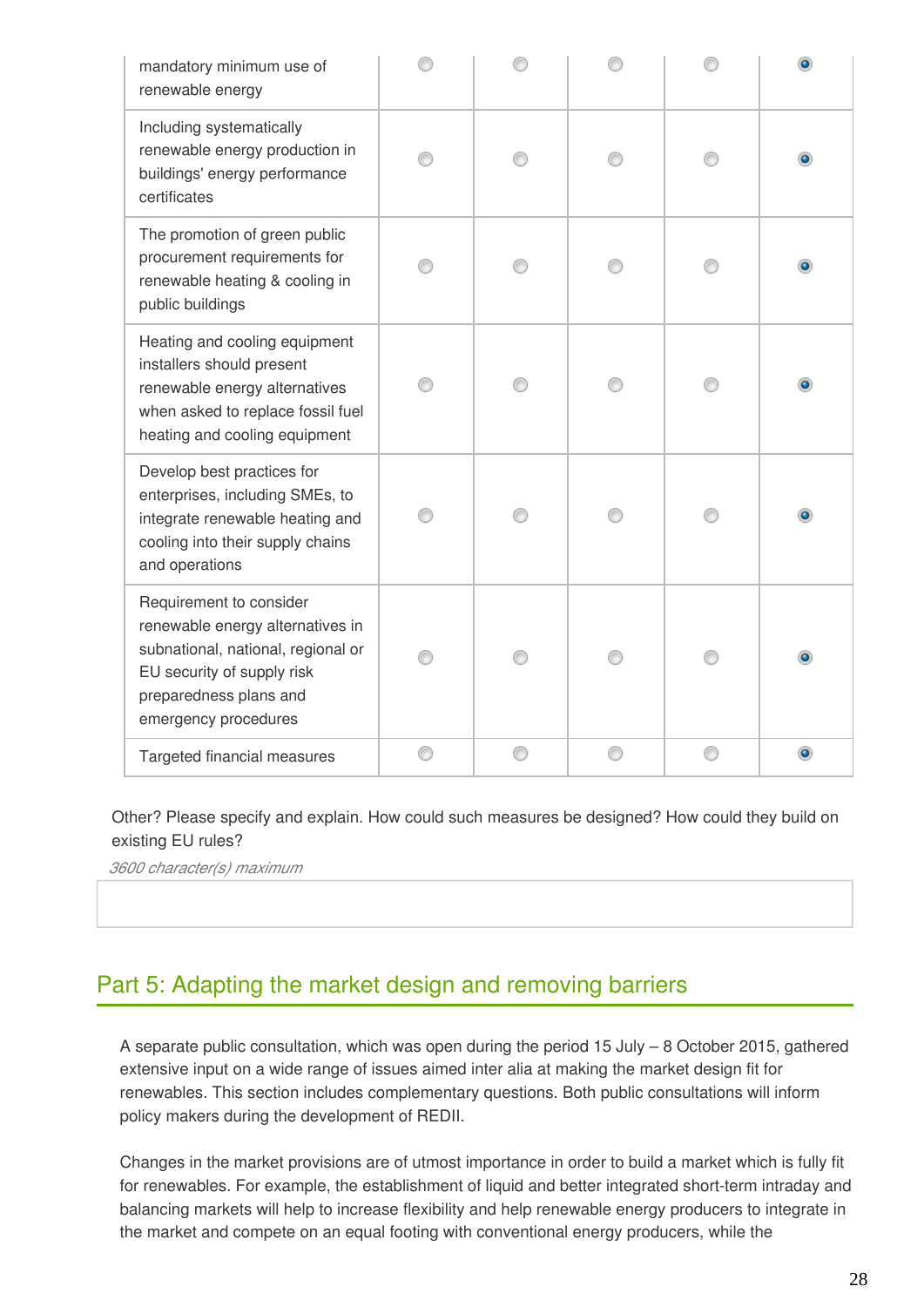strengthening of the EU ETS can contribute to reinforce the long term investment environment.

The RED includes obligations to ensure transparent and foreseeable grid development for renewable energy as well as predictable, transparent and non-discriminatory grid connection and access procedures and costs. REDII as well as the Commission's market design initiative offers opportunities to update and improve these rules to take account of market developments and experience gained. Consideration also needs to be given to dispatch provisions in close connection with the development of the market design initiative.

The on-going evaluation of the Renewable Energy Directive (REFIT) shows that overall progress in removing non-financial barriers to renewable energy deployment in EU Member States is still limited and slow across the EU despite the specific provisions on administrative procedures, regulations and codes for renewable energy projects, requirements to share information and ensure quality of renewable energy training enshrined in the RED. Other studies point towards the same conclusion. It is reasonable to assume that there is therefore a need for more harmonized EU rules in a number of areas, including permitting procedures, spatial and environmental planning and vocational and professional training.

Note should be taken of already existing legal provisions and practice for streamlining and improving permit granting processes, in particular the provisions laid down in Regulation 347/2013 (TEN-E Regulation) and Directive 2011/92/EU (EIA Directive). Given the existing internal energy market, it is important to ensure that streamlining and improving the permitting granting processes is performed in accordance with existing internal EU legislation, as well as with due regard to the principle of subsidiarity and the national competences and procedures enabling renewable energy deployment. More effective and efficient administrative procedures should not compromise the high standards for protection of the environment and public participation. The establishment of a competent authority or authorities integrating or coordinating all permit granting processes ('one-stop-shop') should reduce complexity, increase efficiency and transparency and help enhance coordination among Member States.

18. In your view, which specific evolutions of the market rules would facilitate the integration of renewables into the market and allow for the creation of a level playing field across generation technologies? Please indicate the importance of the following elements to facilitate renewable integration:

|                                                                           | Very<br>important | Important | Not very<br>important | <b>Not</b><br>important | No.<br>opinion |
|---------------------------------------------------------------------------|-------------------|-----------|-----------------------|-------------------------|----------------|
| A fully harmonised gate<br>closure time for intraday<br>throughout the EU | ⋒                 |           |                       |                         | $\circledcirc$ |
| Shorter trading intervals<br>(e.g. 15 min)                                |                   |           |                       |                         | ۰              |
| Lower thresholds for bid<br>sizes                                         |                   |           |                       |                         | $\bullet$      |
| Risk hedging products to<br>hedge renewable energy<br>volatility          |                   |           |                       |                         | ۰              |
|                                                                           |                   |           |                       |                         |                |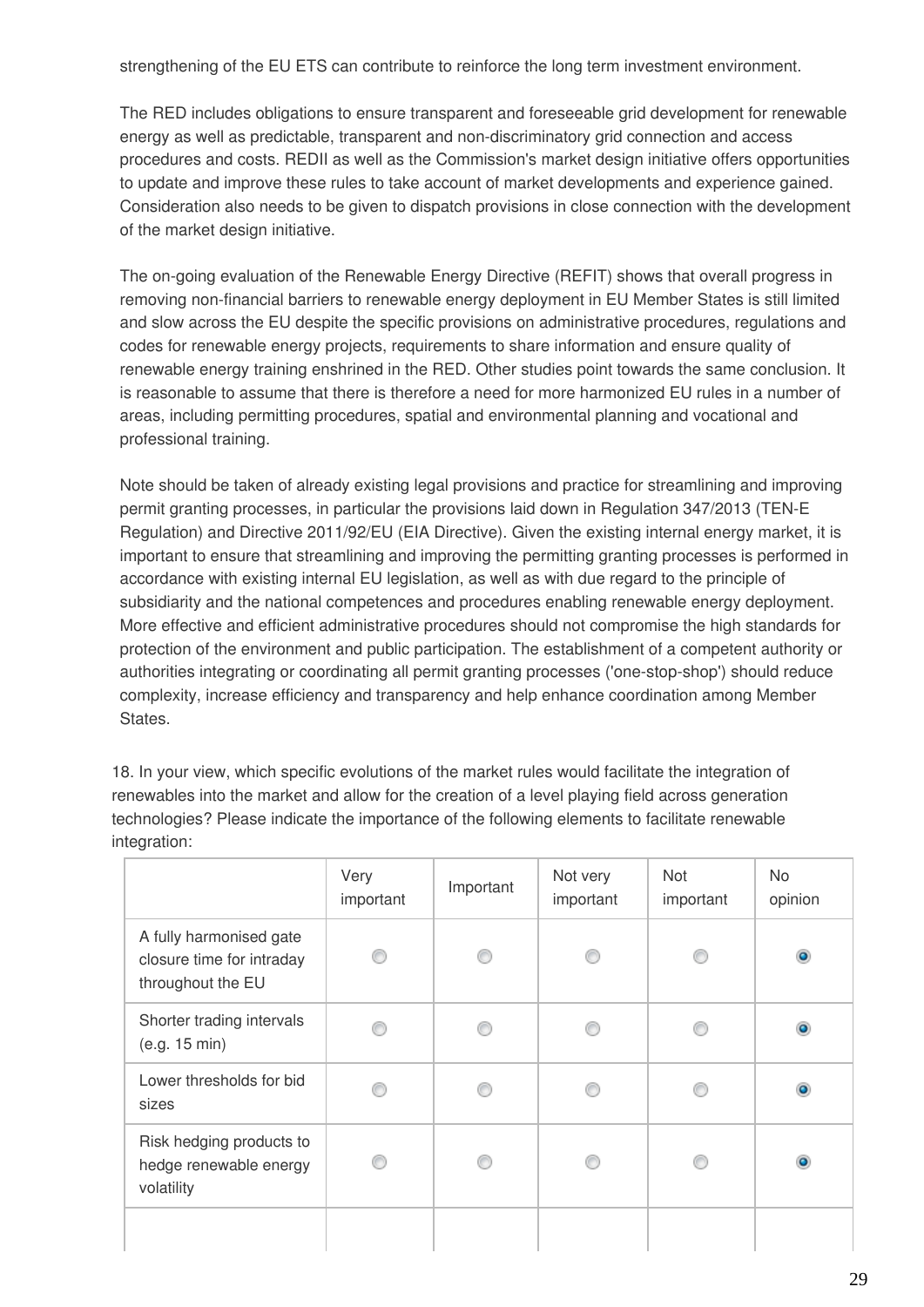| Cross border capacity<br>allocation for short-term<br>markets (i.e., some<br>capacity being reserved<br>for intraday and<br>balancing) |  |  |  |
|----------------------------------------------------------------------------------------------------------------------------------------|--|--|--|
| Introduction of<br>longer-term transmission<br>rights $( > 3$ years)                                                                   |  |  |  |
| Regulatory measures to<br>enable thermal,<br>electrical and chemical<br>storage                                                        |  |  |  |
| Introduction of<br>time-of-use retail prices                                                                                           |  |  |  |
| Enshrine the right of<br>consumers to participate<br>in the market through<br>demand response                                          |  |  |  |

Any other view or ideas? Please specify.

*3600 character(s) maximum* 

19. Currently, some exceptions from the standard balancing responsibilities of generators exist for energy from renewable sources. In view of increasingly mature renewable generation technologies and a growing role of short-term markets, is time ready to in principle make all generation technologies subject to full balancing responsibilities?

**The Yes, in principle everyone should have full balancing responsibilities** 

No, we still need exemptions

Please specify: If exemptions remain necessary, please specify if and in which case and why exemptions would still remain necessary (e.g. small renewable producers, non-mature technologies)?

*3600 character(s) maximum* 

20. Please assess the importance of stronger EU rules in the following areas to remove grid regulation and infrastructure barriers for renewable electricity deployment:

|                                                                        | Very<br>important | Important | Not very<br>important | Not<br>important | No<br>opinion |
|------------------------------------------------------------------------|-------------------|-----------|-----------------------|------------------|---------------|
| Treatment of curtailment,<br>including compensation for<br>curtailment |                   | œ         |                       | O                |               |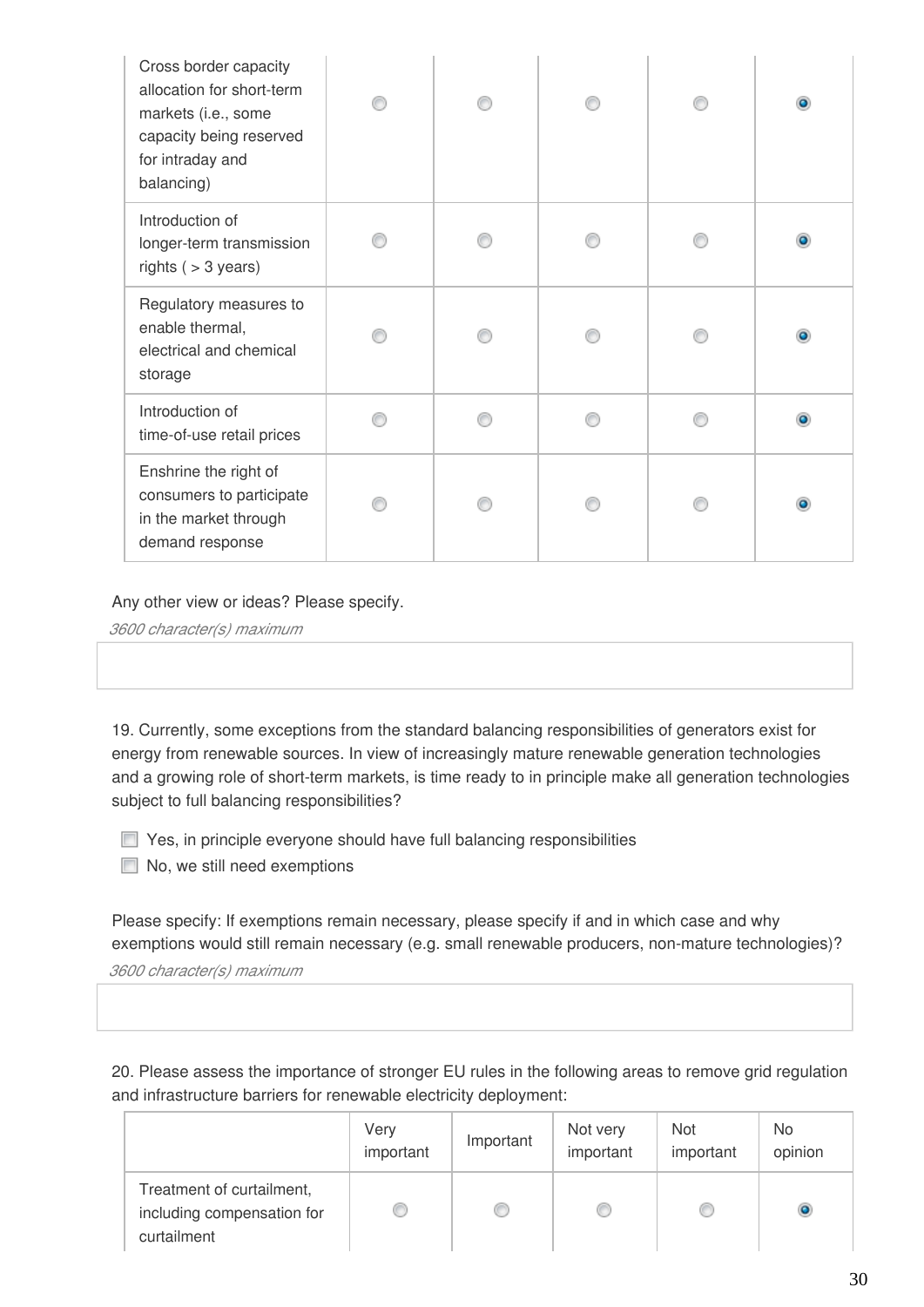| Transparent and<br>foreseeable grid<br>development, taking into<br>account renewable<br>development and<br>integrating both TSO and<br>DSO level and smart<br>technologies |   |  |  |
|----------------------------------------------------------------------------------------------------------------------------------------------------------------------------|---|--|--|
| Predictable transparent and<br>non-discriminatory<br>connection procedure                                                                                                  |   |  |  |
| Obligation/priority of<br>connection for renewables                                                                                                                        | ⋒ |  |  |
| Cost of grid access,<br>including cost structure                                                                                                                           | A |  |  |
| Legal position of renewable<br>energy developers to<br>challenge grid access<br>decisions by TSOs                                                                          |   |  |  |
| Transparency on local grid<br>congestion and/or<br>market-based incentives to<br>invest in uncongested areas                                                               |   |  |  |

Comments and other ideas, including whether there are any consideration concerning gas from renewable energy sources, for instance expansion of gas infrastructure, publication of technical rules, please explain.

*3600 character(s) maximum* 

21. Which obstacles, if any, would you see for the dispatching of energy from all generation sources including renewables on the basis of merit order principles? Should there be any exemptions in some specific cases?

Yes, exemptions are necessary

No, merit order is sufficient

Please specify: If yes, in which case and why? What are the lessons from the implementation of RED? *3600 character(s) maximum* 

22. Please assess the importance of stronger EU rules in the following areas to remove administrative barriers to renewable energy deployment: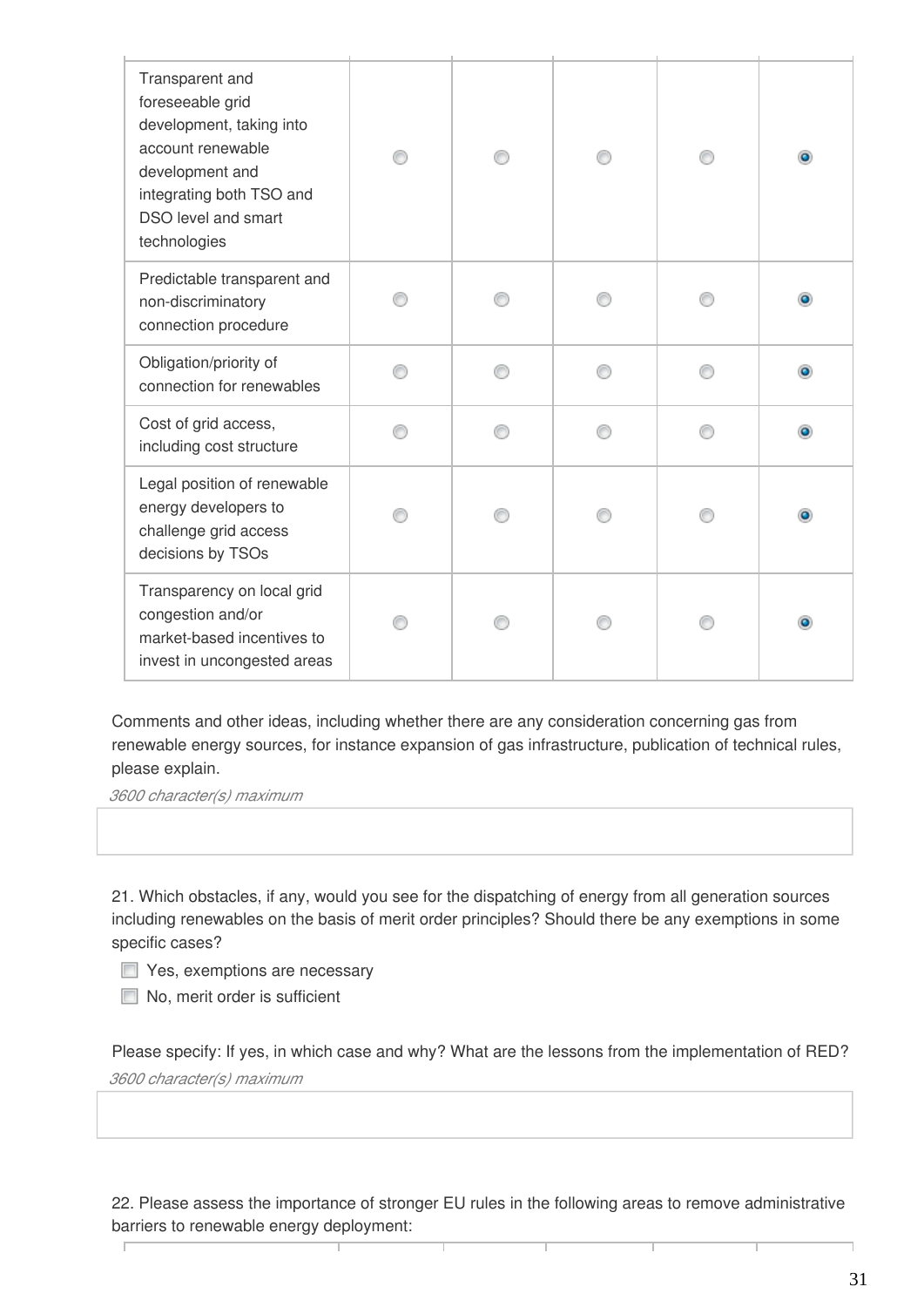|                                                                                                                                                                         | Very<br>important | Important | Not very<br>important | Not<br>important | <b>No</b><br>opinion |
|-------------------------------------------------------------------------------------------------------------------------------------------------------------------------|-------------------|-----------|-----------------------|------------------|----------------------|
| Creation of a one stop<br>shop at national level to<br>allow for more streamlined<br>permitting procedures                                                              |                   |           |                       |                  | ۰                    |
| Online application for<br>permits                                                                                                                                       |                   |           | ∩                     |                  | $\bullet$            |
| A defined maximum<br>time-limit for permitting<br>procedures, and effective<br>consequences if deadline<br>is missed                                                    |                   |           |                       | ∩                | $\bullet$            |
| Harmonisation of national<br>permitting procedures                                                                                                                      |                   |           | ⋒                     |                  | $\bullet$            |
| Special rules for facilitating<br>small-scale project<br>permitting, including<br>simple notification                                                                   |                   |           |                       |                  |                      |
| Pre-identified geographical<br>areas for renewable<br>energy projects or other<br>measures to integrate<br>renewable energy in<br>spatial and environmental<br>planning |                   |           |                       |                  | ۰                    |

Any other views or ideas? To what extent has the RED been successful in reducing unnecessary administrative barriers for renewable energy projects in the Member States? Please specify.

*3600 character(s) maximum* 

23. Please identify precise challenges with regard to grid regulation and infrastructure barriers in EU Member States that you are aware of.

*3600 character(s) maximum* 

24. How would you rate the administrative burden and cost of compliance with the RED for national, regional and local authorities?

|                          | Very<br>important | Important | Not very<br>important | Not<br>important | No opinion |
|--------------------------|-------------------|-----------|-----------------------|------------------|------------|
| Administrative<br>burden |                   |           |                       |                  |            |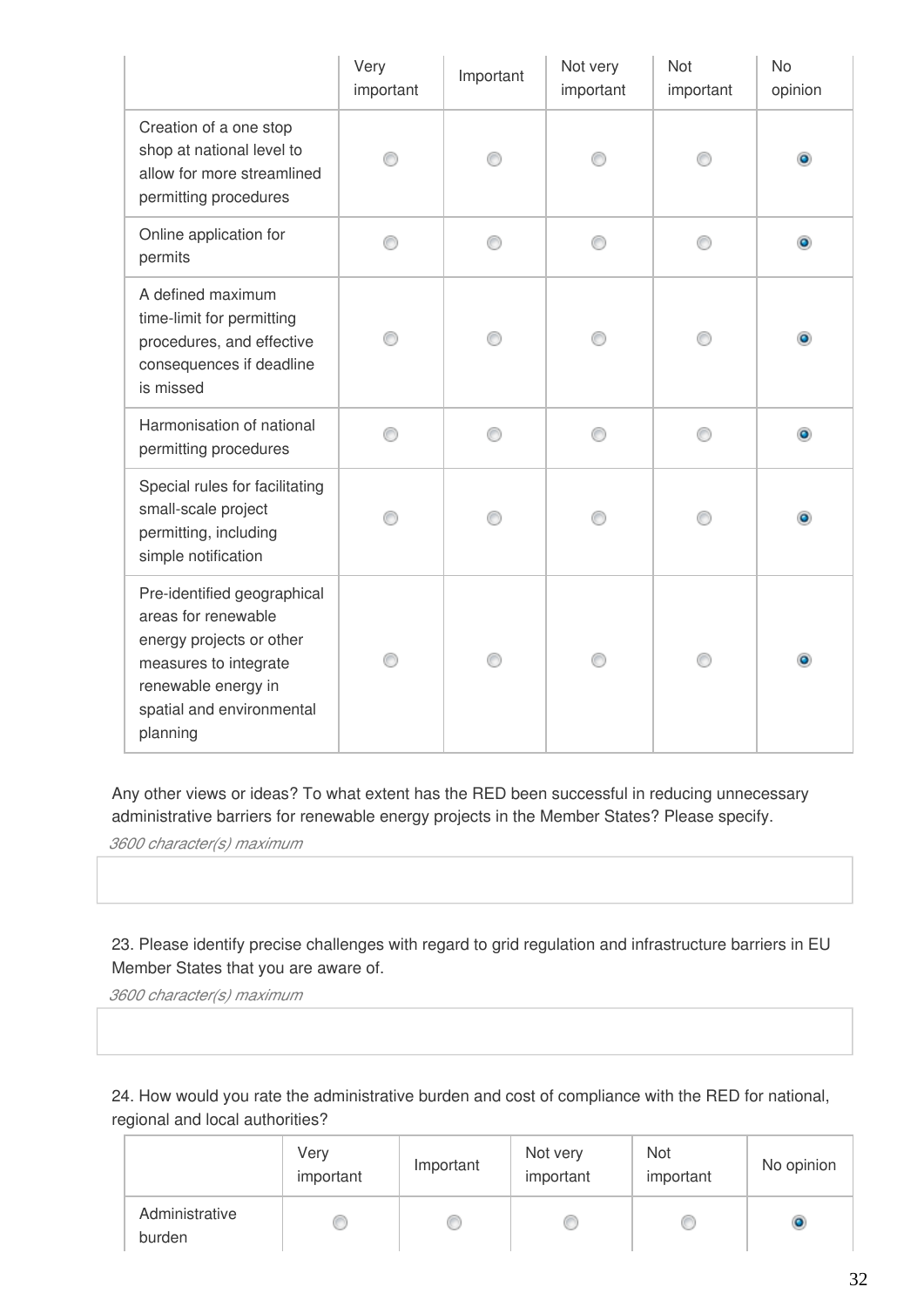| Cost of    |  |  |  |
|------------|--|--|--|
| compliance |  |  |  |

Please explain. How could the administrative burden and cost of compliance be reduced in the period after 2020?

*3600 character(s) maximum* 

25. Please rate the importance of stronger EU rules in the following areas to remove barriers relating to renewable energy training and certification:

|                                                                                              | Very<br>important | Important | Not very<br>important | <b>Not</b><br>important | No.<br>opinion |
|----------------------------------------------------------------------------------------------|-------------------|-----------|-----------------------|-------------------------|----------------|
| Incentives for installers to<br>participate in<br>certification/qualification<br>schemes     | ⋒                 |           |                       |                         | ۰              |
| Increased control and quality<br>assurance from public<br>authorities                        |                   |           |                       |                         |                |
| Understanding of the<br>benefits and potential of<br>renewable technologies by<br>installers |                   |           |                       |                         |                |
| Mutual recognition of<br>certificates between different<br><b>Member States</b>              |                   |           |                       |                         |                |

Comments, other ideas, please explain. To what extent has the RED been successful in reducing unnecessary training and certification barriers in the Member States?

*3600 character(s) maximum* 

### 26. How can public acceptance towards renewable energy projects and related grid development be improved?

*3600 character(s) maximum* 

# Part 6: Increase the renewable energy use in the transport sector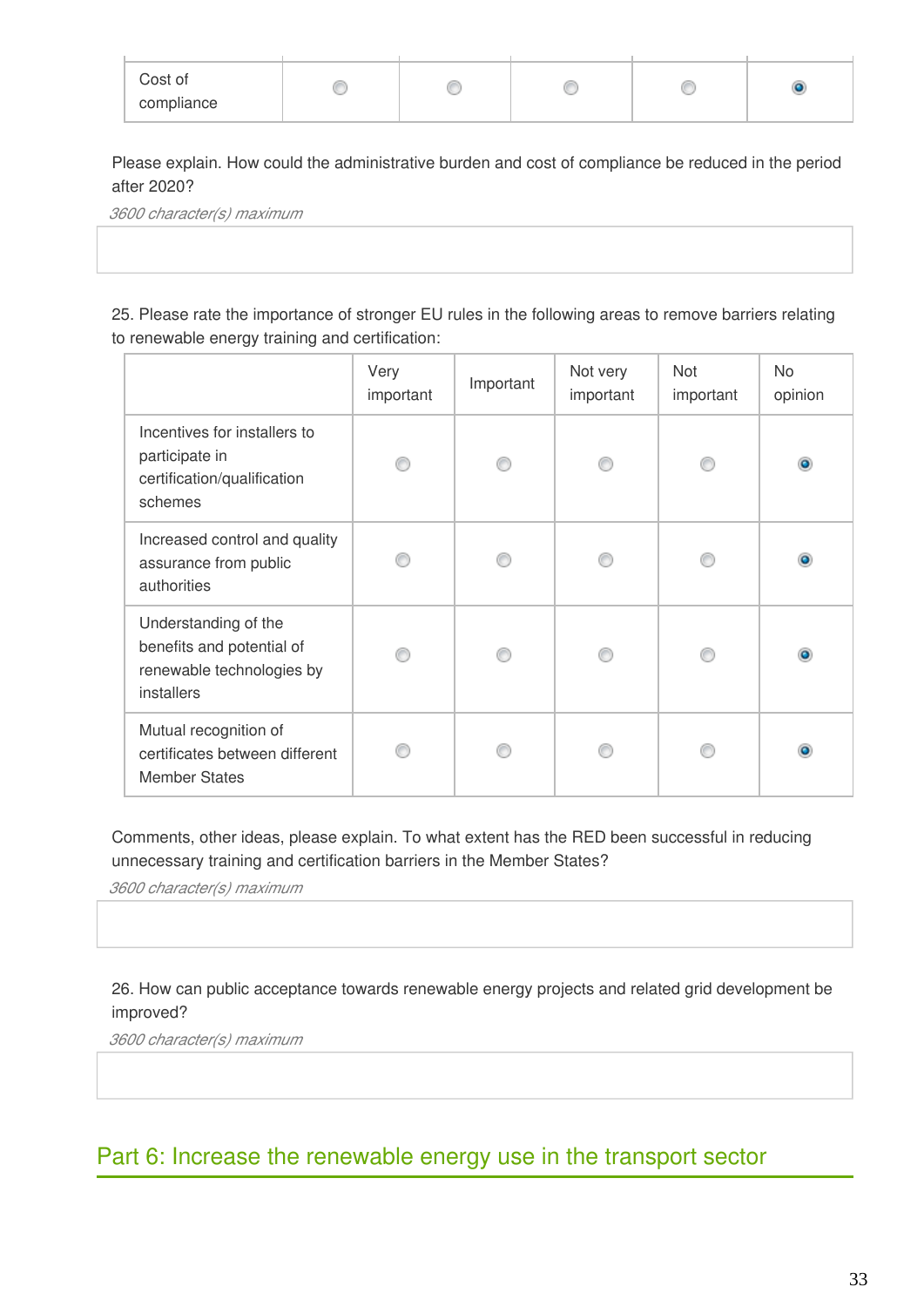Decarbonisation and the replacement of fossil fuels is particularly challenging in the transport sector. 94% percent of EU transport relies on oil products, of which 90% is imported and represents a growing share of carbon emissions. Against this background, the October 2014 European Council invited the European Commission to further examine instruments and measures for the transport sector, including the promotion of energy from renewable energy sources.

According to European Commission estimates, a significant contribution from renewable transport fuels will be required to meet the overall EU 2030 decarbonisation targets . To achieve this, measures will need to be put in place to require an increased market up-take and deployment of sustainable low-carbon biofuels and alternative renewable fuels as well as renewable electricity in battery electric vehicles and hydrogen in fuel cell vehicles.

For example, further use could be made of incorporation obligations, dedicated financing (in particular in the heavy duty transport and aviation industry) and measures to increase access to smart energy services and infrastructure and promote the development of advanced renewable fuels which are not based on food crops. Special care needs to be taken to remove current market distortions and fragmentations of the EU internal market.

28. To what extent has the RED been successful in addressing the following EU transport policy objectives?

|                                                                      | Very<br>successful | Successful | Not very<br>successful | <b>Not</b><br>successful | <b>No</b><br>opinion |
|----------------------------------------------------------------------|--------------------|------------|------------------------|--------------------------|----------------------|
| Contribute towards<br>the EU's<br>decarbonisation<br>objectives      |                    |            |                        |                          |                      |
| Reduce dependency<br>on oil imports                                  | ∩                  | ∩          | ∩                      | ⋒                        | $\bullet$            |
| Increase<br>diversification of<br>transport fuels                    | ⋒                  | ∩          | ∩                      | ⋒                        |                      |
| Increase energy<br>recovery from wastes                              | ∩                  | ⋒          | ∩                      |                          |                      |
| Reduce air pollution,<br>particularly in urban<br>areas              | ∩                  |            |                        |                          |                      |
| Strengthen the EU<br>industry and economy<br>competitiveness         | ∩                  | ∩          | ∩                      |                          |                      |
| Stimulate<br>development and<br>growth of innovative<br>technologies |                    |            |                        |                          |                      |
| Reduce production<br>costs of renewable                              |                    |            |                        |                          |                      |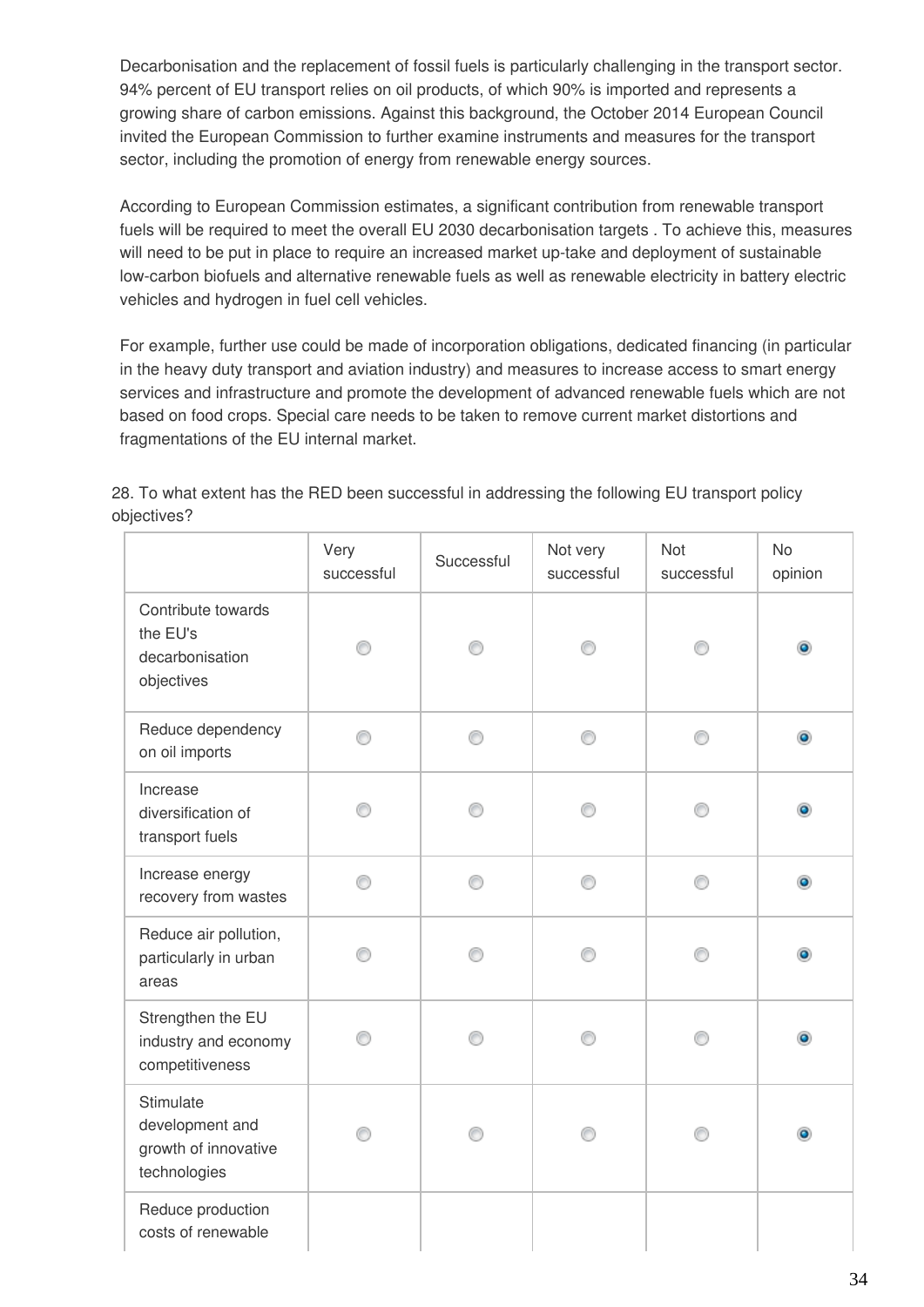| fuels by lowering the<br>level of investment<br>risk                                           |  |  |  |
|------------------------------------------------------------------------------------------------|--|--|--|
| Facilitate fuel cost<br>reduction by<br>integration of the EU<br>market for renewable<br>fuels |  |  |  |

### Any other view or ideas? Please specify

*3600 character(s) maximum* 

29. Please name the most important barriers hampering the development of sustainable renewable fuels and renewable electricity use in transport?

Please explain, and quantify your replies to the extent possible.

*3600 character(s) maximum* 

30. Please rate the most effective means of promoting the consumption of sustainable renewable fuels in the EU transport sector and increasing the uptake of electric vehicles:

|                                                                                                                                                                  | Very<br>effective | Effective | Not very<br>effective | Not<br>effective | <b>No</b><br>opinion |
|------------------------------------------------------------------------------------------------------------------------------------------------------------------|-------------------|-----------|-----------------------|------------------|----------------------|
| Increased use of certain<br>market players' obligations<br>at Member State level                                                                                 |                   |           |                       |                  |                      |
| More harmonised promotion<br>measures at Member States<br>level                                                                                                  |                   |           |                       |                  |                      |
| The introduction of certain<br>market players' obligations<br>at the EU level                                                                                    |                   |           |                       |                  |                      |
| Targeted financial support<br>for deployment of innovative<br>low-carbon technologies (in<br>particular to the heavy duty<br>transport and aviation<br>industry) |                   |           |                       |                  | ۰                    |
| Increased access to energy<br>system services (such as<br>balancing and voltage and<br>frequency support when<br>using electric vehicles)                        |                   |           |                       |                  |                      |